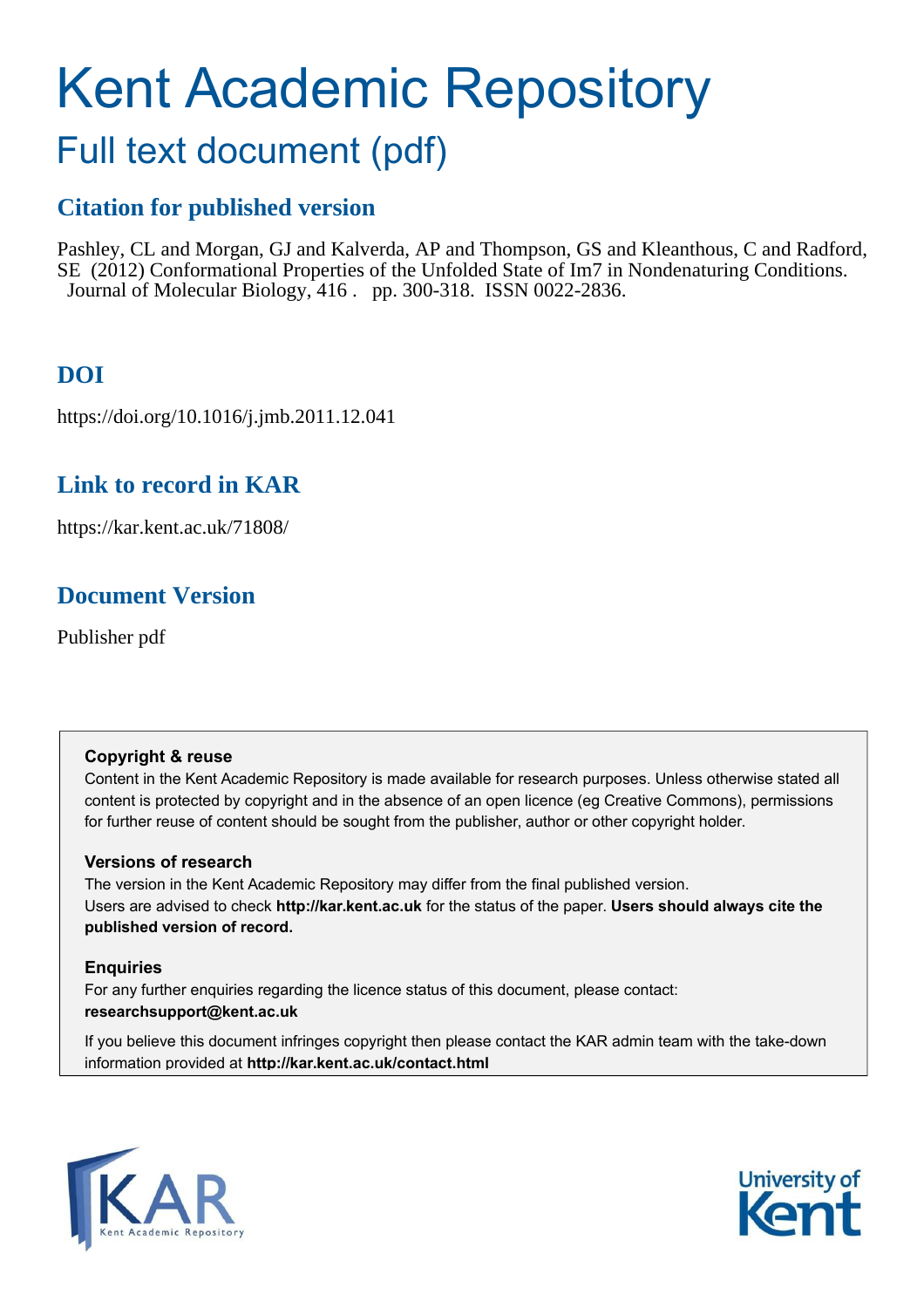<span id="page-1-0"></span>

Journal of Molecular Biology



journal homepage: http://ees.elsevier.com.jmb

# Conformational Properties of the Unfolded State of Im7 in Nondenaturing Conditions

Clare L. Pashley  $1, 2$ , Gareth J. Morgan  $1, 2$ , Arnout P. Kalverda  $1, 2$ , Gary S. Thompson  $^{1, 2}$ , Colin Kleanthous  $^3$  and Sheena E. Radford  $^{1, 2*}$ 

 $1$ Astbury Centre for Structural Molecular Biology, University of Leeds, Leeds LS2 9JT, UK <sup>2</sup>Institute of Molecular and Cellular Biology, University of Leeds, Leeds LS2 9JT, UK  $3$ Department of Biology, University of York, York YO10 5YW, UK

Received 1 November 2011; received in revised form 19 December 2011; accepted 20 December 2011 Available online 28 December 2011

## *Edited by C. R. Matthews*

*Keywords:* protein folding; NMR; unfolded ensemble; denatured state; immunity protein

The unfolded ensemble in aqueous solution represents the starting point of protein folding. Characterisation of this species is often difficult since the native state is usually predominantly populated at equilibrium. Previous work has shown that the four-helix protein, Im7 (immunity protein 7), folds via an on-pathway intermediate. While the transition states and folding intermediate have been characterised in atomistic detail, knowledge of the unfolded ensemble under the same ambient conditions remained sparse. Here, we introduce destabilising amino acid substitutions into the sequence of Im7, such that the unfolded state becomes predominantly populated at equilibrium in the absence of denaturant. Using far- and near-UV CD, fluorescence, urea titration and heteronuclear NMR experiments, we show that three amino acid substitutions (L18A–L19A–L37A) are sufficient to prevent Im7 folding, such that the unfolded state is predominantly populated at equilibrium. Using measurement of chemical shifts, <sup>15</sup>N transverse relaxation rates and sedimentation coefficients, we show that the unfolded species of L18A–L19A–L37A deviates significantly from randomcoil behaviour. Specifically, we demonstrate that this unfolded species is compact ( $R_h$ =25 Å) relative to the urea-denatured state ( $R_h \ge 30$  Å) and contains local clusters of hydrophobic residues in regions that correspond to the four helices in the native state. Despite these interactions, there is no evidence for long-range stabilising tertiary interactions or persistent helical structure. The results reveal an unfolded ensemble that is conformationally restricted in regions of the polypeptide chain that ultimately form helices I, II and IV in the native state.

© 2012 Elsevier Ltd. Open access under [CC BY license.](http://creativecommons.org/licenses/by/3.0/)

<sup>\*</sup>Corresponding author. Astbury Centre for Structural Molecular Biology, University of Leeds, Leeds LS2 9JT, UK. E-mail address: [s.e.radford@leeds.ac.uk.](mailto:s.e.radford@leeds.ac.uk)

Present address: G. J. Morgan, Department of Molecular and Experimental Medicine, The Scripps Research Institute, 10550 North Torrey Pines Road, La Jolla, CA 92037, USA.

Abbreviations used: TS1, transition state 1; TS2, transition state 2; ColE7, colicin E7; SSP, secondary structure propensity; smFRET, single-molecule Förster resonance energy transfer; Im7, immunity protein 7; EDTA, ethylenediaminetetraacetic acid; HSQC, heteronuclear single quantum coherence; AUC, analytical ultracentrifugation; ITC, isothermal titration calorimetry; BMRB, Biological Magnetic Resonance Data Bank; NOE, nuclear Overhauser enhancement; AABUF, average area buried upon folding; PDB, Protein Data Bank.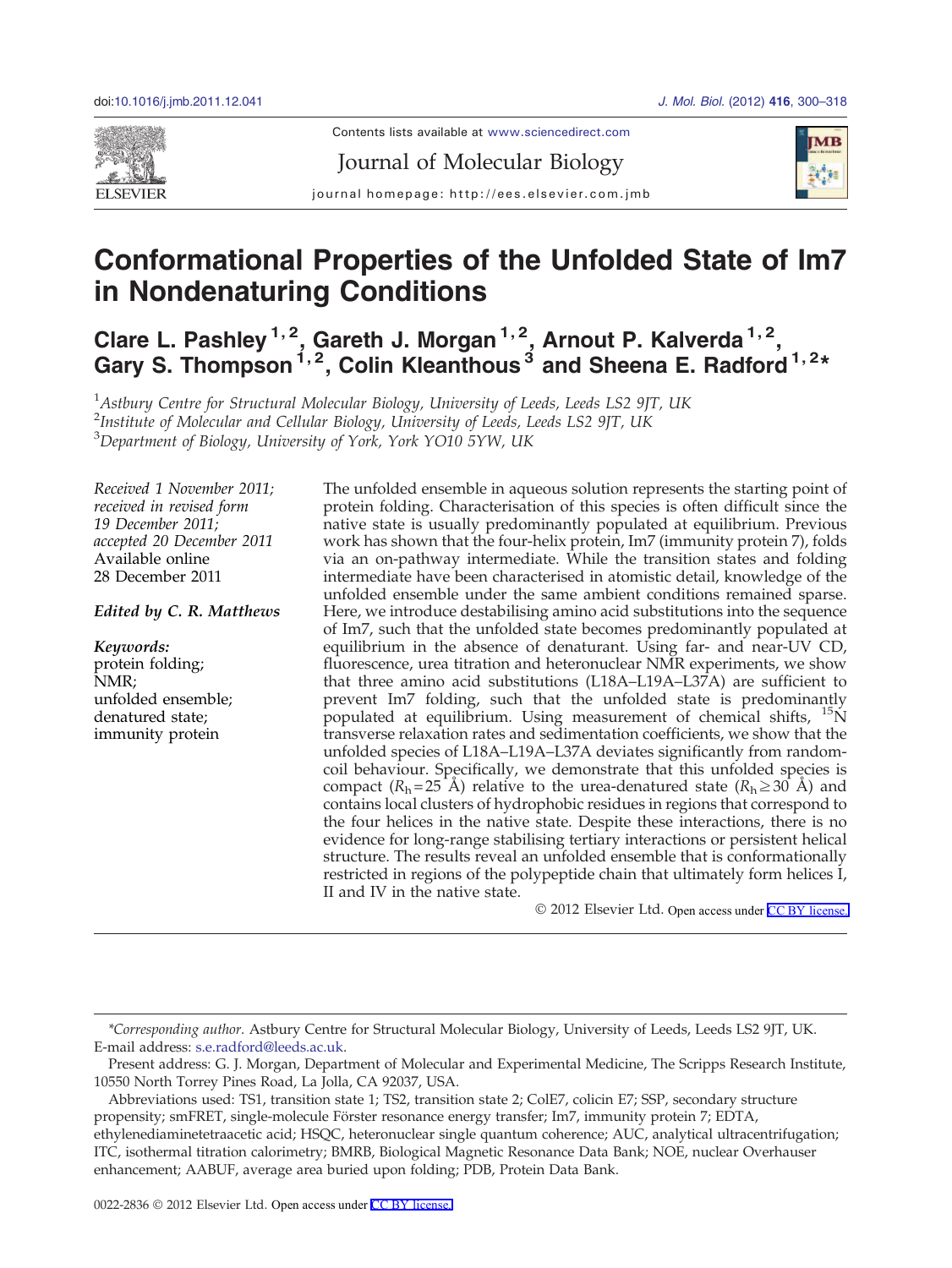# <span id="page-2-0"></span>Introduction

Characterisation of all species formed during the folding process is required to understand how a protein folds in atomistic detail[.](#page-16-0) $\frac{1}{1}$  $\frac{1}{1}$  $\frac{1}{1}$  Conformations that are transiently sampled within the denatured ensemble represent an interesting, but experimentally challenging, starting point of folding. The unfolded state may dictate the conformations open to a protein during its lifetime by restricting the conformational space available to the polypeptide chain. Accordingly, the presence of residual structure in the unfolded state has been suggested as one property that could help resolve Levinthal's long-standing paradox[.](#page-16-0)<sup>[1,2](#page-16-0)</sup> Assuming folding takes place on a funnelled landscape[,](#page-16-0)<sup>[3](#page-16-0)</sup> residual structure could reduce the conformational space available to the unfolded protein chain at the commencement of folding, potentially reducing the time spent searching for the native conformation. The general consensus from many studies is that residual structure in the unfolded state co[uld](#page-16-0) play an important role in protein folding[.](#page-16-0) <sup>4</sup>–<sup>7</sup> Residual structure may provide initiation points for folding[,](#page-16-0)  $5,8$  affect the stability of the [n](#page-16-0)ative protein<sup>[9](#page-16-0)</sup> and/or modulate folding mechanisms and rates[.](#page-16-0)<sup>[4](#page-16-0)</sup> These findings highlight the importance of delineating the structural, thermodynamic and kinetic properties of the unfolded state.

Assessing the nature of residual structure in the unfolded state of a natively folded protein is experimentally challenging since this species is rarely populated at equilibrium under conditions favouring folding. There are proteins that naturally lend themselves to the study of the unfolded state (i.e., using naturally unstable proteins or proteins requiring a cofactor to fold)[.](#page-16-0)  $10,11$  However, steps are usually required to increase the population of unfolded conformers under ambient conditions before biophysical studies can be undertaken. A number of different approaches have been utilised, including unfolding the protein at low pH, denaturation at l[ow or](#page-16-0) high temperature or the addition of chaotrope[.](#page-16-0)<sup>12–17</sup> Alternatively, mutagenesis, sometimes in combination with methionine oxidation, has been used to increase the population of the unfolded state at equilibrium[.](#page-16-0)<sup>[18](#page-16-0)–21</sup> Extrapolation to low denaturant concentrations has also been carried out using single-molecule Först[er res](#page-16-0)onance energy transfer (smFRET) experiments[.](#page-16-0)<sup>22-24</sup> The results of these studies revealed that nonrandom behaviour can persist in denatured states of proteins, even under harsh denaturing conditions. These results provide compelling evidence that unfolded species under ambient conditions also possess significant residual native or nonnative structure, albeit that these structures may be rare or transient. Since this is the starting point for protein folding in vitro,





Fig. 1. Schematic representation of the folding energy landscape of Im7. Species populated during folding are indicated as follows: U, unfolded state; I, intermediate state; N, native state; TS1, the first transition state; TS2, the rate-determining transition state. The structure of Im7 (PDB code:  $1AYI^{33}$  $1AYI^{33}$  $1AYI^{33}$  $1AYI^{33}$  $1AYI^{33}$ ) is shown for the native state, and representative structures from the ensemble generated by restrained molecular dynamics simulations are shown for TS1, I and TS2[.](#page-16-0)<sup>[27,34](#page-16-0)</sup> Regions that form the four helices in the native state are coloured red (helix 1), green (helix 2), pink (helix 3) and blue (helix 4).

understanding the structural properties of the unfolded ensemble under nondenaturing conditions is fundamental to our understanding of the folding process.

The folding mechanism of the colicin immunity protein 7 (Im7) has been extensively [char](#page-16-0)acterised as a model for helical protein folding[.](#page-16-0)  $24-30$  Despite its small size, this 87-residue protein has been shown to fold to its native state *via* an on-pathway intermediate (I), stabilised by both native and nonnative interactions[.](#page-17-0)<sup>[31,32](#page-17-0)</sup> Using a combination of protein engineering (Φ-value analysis), hydrogen exchange protection experiments and restrained molecular dynamics simulations, it has been possible to obtain all-atom models of the ensembles for the early and late transition states (TS1 and TS2) and the populated intermediate (I), allowing an atomic model of the Im7 folding mechanism [\(Fig. 1](#page-1-0))[.](#page-16-0) $27$ These experiments revealed that TS1 is expanded  $(\beta_T^{TS1} = 0.\overline{24})$ , where the β-Tanford value  $(\beta_T)$  is an indirect measure of the average solvent-exposed surface area in a given state relative to that of the denatured and native states.  $\beta_T^x$  therefore indirectly reflects the overall compactness of the species,  $x^{35}$  $x^{35}$  $x^{35}$  If  $\beta_{\rm T}^x = 0$ , the species, x, has the same average solventexposed surface area as the denatured state,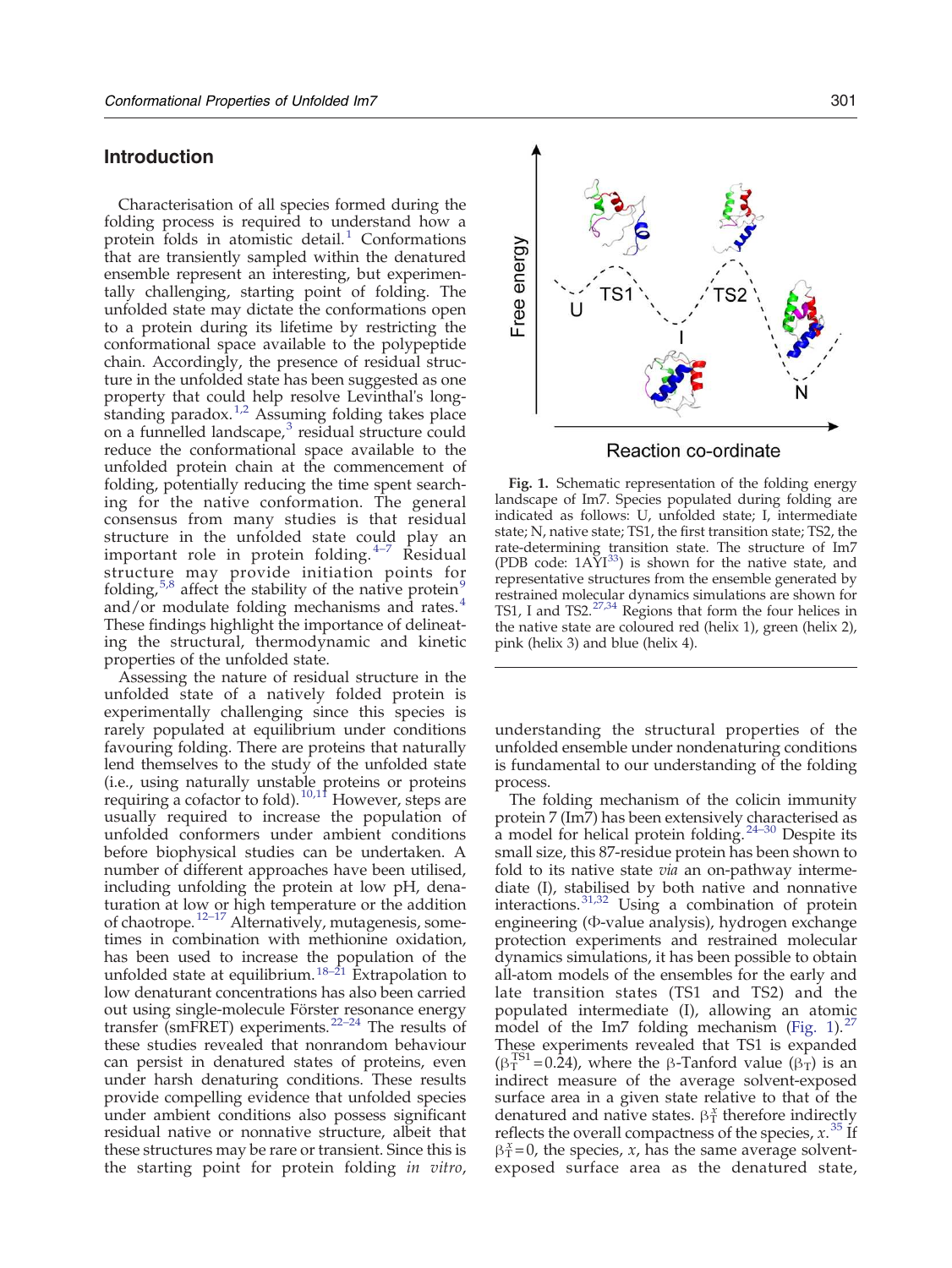<span id="page-3-0"></span>

Fig. 2. Ribbon diagrams of Im7 (PDB code:  $1AYI^{33}$  $1AYI^{33}$  $1AYI^{33}$  $1AYI^{33}$  $1AYI^{33}$ ) showing its four native helices. The location of residues mutated in the variants (a) F84A, (b) L18A–L19A and (c) L18A– L19A–L37A are indicated. The figure was created using PyMOL.

whereas if  $\beta_T^x = 1$ , the species has an average solventexposed surface area similar to that of the native state[.](#page-17-0) [35](#page-17-0) Furthermore, Φ-value analysis indicated that TS1 lacks ordered secondary structure, although there is evidence for persistent long-range interactions between helices I and II in this species[.](#page-16-0)<sup>[27](#page-16-0)</sup> The transition from TS1 to the more ordered, onpathway intermediate (I) is a key step in the folding of Im7 and involves substantial compaction  $(\beta_{\text{T}}^{\text{I}}=0.74)$ ; the formation of stable native-like secondary structure in helices I, II and IV; desolvation of the core; helix–helix docking; and the formation of both native-like and nonnative stabilising inter-actions[.](#page-16-0) $27$  The rate-limiting step occurs as the protein traverses TS2 from I to form the native state[.](#page-16-0) $27$  Subtle rearrangements of the helices and core along with further compaction ( $\beta_T^{TS2}$  = 0.89) take place in TS2, enabling formation of the binding site for helix III. Helix III then forms and docks in the last step of folding [\(Fig. 1](#page-1-0))[.](#page-16-0) $^{27}$  $^{27}$  $^{27}$ 

Despite the extensive knowledge of the folding mechanism of Im7, our understanding of the starting point of folding (i.e., the unfolded state under nondenaturing conditions) remained limited. The urea-denatured state of Im7 has been characterised in 6 M urea and was shown to be highly expanded and to lack residual secondary structure or stable long-range interactions[.](#page-17-0)<sup>[29](#page-17-0)</sup> However, recent smFRET studies of Im7 suggested that the unfolded state in the absence of denaturant is significantly more compact than the urea-denatured state in 6 M urea in that the FRET efficiency between the donor and acceptor dyes (i.e., the proximity ratio) of the former approaches that of the native state in  $0$  M urea[.](#page-16-0)<sup>[24](#page-16-0)</sup> Here, protein engineering has been used to trap Im7 in an unfolded state in the absence of denaturant, enabling determination of its structural properties using fluorescence, CD spectroscopy and heteronuclear NMR methods under the solution condi-tions used to monitor folding (pH 7, 10 °C)[.](#page-16-0)<sup>[24,26](#page-16-0)–28</sup> The results reveal a collapsed ensemble that lacks persistent helical structure. Folding of Im7 may then progress by the consolidation of the collapsed

regions to form cooperative stabilising interactions that promote secondary- and tertiary-structure formation once folding commences.

# **Results**

## Design of an unfolded Im7 variant

Wild-type Im7 has a folding free energy  $(\Delta G^{\circ}_{UN})$ of −24.9 kJ mol<sup>−1</sup> at 10 °C, pH 7.0, in 0.4 M Na<sub>2</sub>SO<sub>4</sub>, the conditions that have been used to study its folding mechanism[.](#page-16-0) $24,26-28$  $24,26-28$  Under these conditions, the partially folded intermediate is also stable  $(ΔG<sup>o</sup><sub>UI</sub>=−11.9 kJ mol<sup>−1</sup>).<sup>30</sup> Significant destabilisa (ΔG<sup>o</sup><sub>UI</sub>=−11.9 kJ mol<sup>−1</sup>).<sup>30</sup> Significant destabilisa (ΔG<sup>o</sup><sub>UI</sub>=−11.9 kJ mol<sup>−1</sup>).<sup>30</sup> Significant destabilisa (ΔG<sup>o</sup><sub>UI</sub>=−11.9 kJ mol<sup>−1</sup>).<sup>30</sup> Significant destabilisa (ΔG<sup>o</sup><sub>UI</sub>=−11.9 kJ mol<sup>−1</sup>).<sup>30</sup> Significant destabilisa$ tion of both the native and intermediate states is required to populate the unfolded state at equilibrium in the absence of denaturant. Amino acid substitutions to the sequence of Im7 made previously during Φ-value analysis were considered to achieve this[.](#page-16-0)[27,30](#page-16-0) The aim was to combine one or more of these substitutions to destabilise the native and intermediate states of the protein, such that these species are no longer significantly populated at pH 7.0 and 10 °C. Previous Φ-value analysis demonstrated that the amino acid substitution F84A is highly destabilising, such that the folding kinetics of this variant could not be measured[.](#page-17-0)<sup>[30](#page-17-0)</sup> Substitution of this amino acid was considered desirable since this residue is buried in both the intermediate and native states but is not involved in native helical structure [\(Fig. 2](#page-2-0)a)[.](#page-16-0)  $27,33$ 

Since substitution of a large aromatic group could potentially affect the residual structure in the unfolded state by reducing hydrophobic collapse, the more subtle substitutions L18A, L19A and L37A in helices I and II were also considered. These sequence alterations have each been shown to destabilise both N and I significantly ( $\Delta G^{\circ}$ UN of  $-12.6$ , −14.2 and −11.9 kJ mol<sup>-1</sup> and  $\Delta G^{\circ}$ <sub>UI</sub>=−3.7,  $-5.8$  $-5.8$  $-5.8$  and  $-4.3$  kJ mol<sup>-1</sup>, respectively).<sup>[30](#page-17-0)</sup> Previous Φvalue analysis reveals  $\Phi_{\text{TS1}}$  values of  $0.31 \pm 0.19$ ,  $0.38 \pm 0.19$  and  $0.28 \pm 0.15$ ;  $\Phi$ <sub>I</sub> values of  $0.45 \pm 0.09$ ,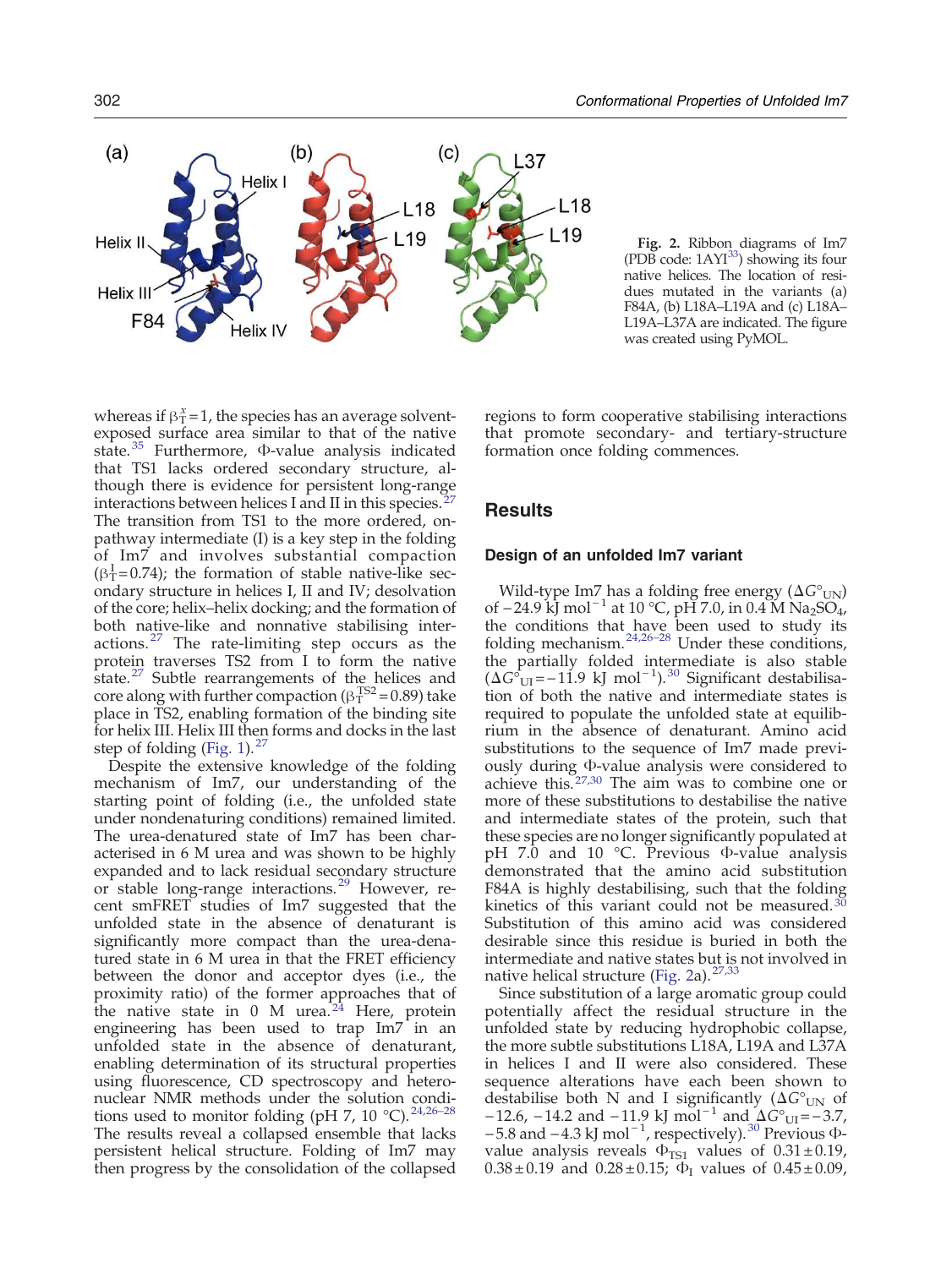<span id="page-4-0"></span>

Fig. 3. Summary of CD and fluorescence spectroscopy of the Im7 variants in buffer A at 10 °C. (a) Far-UV CD spectra of the different variants of Im7 at 10 °C. Dotted lines indicate spectra in 0 M Na<sub>2</sub>SO<sub>4</sub> and a continuous line indicates spectra in the presence of 0.4 M Na<sub>2</sub>SO<sub>4</sub>. Spectra of wild-type Im7, which is independent of Na<sub>2</sub>SO<sub>4</sub> (black), F84A (blue), L18A–<br>L19A (red) and L18A–L19A–L37A (green), and the trapped intermediate state I53A L54A (grey) are L19A (red) and L18A–L19A–L37A (green), and the trapped intermediate state I53A L54A (grey) are shown[.](#page-17-0)<sup>3</sup> colours are used to indicate the different variants in all panels. The units of mean residue ellipticity (MRE) are deg cm<sup>2</sup> dmol−<sup>1</sup> peptide bond−<sup>1</sup> . (b) Near-UV CD spectra of the different variants in the presence of 0 M Na2SO<sup>4</sup> (dotted line) or 0.4 M Na<sub>2</sub>SO<sub>4</sub>. The spectrum of wild-type Im7 in 0.4 M Na<sub>2</sub>SO<sub>4</sub> is shown in black. Urea-induced denaturation of wild-type Im7 and the variants measured (c) by the change in fluorescence emission  $\lambda_{\text{max}}$  and (d) by the change in the CD signal at 222 nm in the presence of 0.4 M Na<sub>2</sub>SO<sub>4</sub>. CD data are normalised to the signal in 8 M urea before conversion to signal intensity relative to this value. Data for the wild-type protein (black) are fitted to a model describing a two-state transition [Eq. ([2](#page-13-0))], as described in [Materials and Methods.](#page-13-0) All other data were fitted using a straight line, or polynomial function, to guide the eye.

 $0.56 \pm 0.09$  and  $0.28 \pm 0.11$ ; and  $\Phi_{TS2}$  values of  $0.67 \pm 0.09$ 0.42,  $0.70 \pm 0.41$  and  $0.53 \pm 0.18$ , for the individual L18A, L19A and L37A amino acid substitutions, respectively[.](#page-17-0)[30](#page-17-0) A double-substitution variant L18A– L19A, along with a triple-substitution variant L18A–L19A–L37A, was created in order to try to populate the unfolded state predominantly at equilibrium in the absence of denaturant [\(Fig. 2](#page-2-0)b and c)[.](#page-17-0)  $30$  Residues involved in the binding interface between Im7 and its cognate binding partner colicin E7 (ColE7) were not altered in any design[.](#page-17-0) $36$  The Im7–E7 complex has a  $\Delta G^{\circ}$ <sub>binding</sub> of −83.2 kJ mol<sup>-1</sup>[.](#page-17-0)<sup>[36](#page-17-0)</sup> As a consequence, the ability of the variants to undergo binding-induced folding could be determined as a test of the ability of the variants to reach a functional state despite the amino acid substitutions introduced[.](#page-17-0) $37$  The Im7 variants F84A, L18A–L19A and L18A–L19A–L37A were expressed in Escherichia coli and purified to homogeneity as described previously [\(Materials and Methods\)](#page-13-0)[.](#page-17-0)<sup>[38](#page-17-0)</sup> Their structural characteristics, unfolding properties and stability were then deduced using a range of biophysical methods.

#### Structural properties of the Im7 variants

A series of experiments were performed in order to determine which, if any, of the variants created are unfolded under ambient conditions as a prelude to their more detailed structural characterisation using NMR. First, CD spectroscopy was used to assess the secondary and tertiary structure of each variant. Previous protein folding studies of Im7 were performed in 50 mM sodium phosphate (pH 7.0) containing 1 mM ethylenediaminetetraacetic acid (EDTA) (buffer A) and 0.4 M  $Na<sub>2</sub>SO<sub>4</sub>$  at 10 °C. Since  $Na<sub>2</sub>SO<sub>4</sub>$  is known to stabilise the intermediate and native states of Im7, but not to alter their structural properties[,](#page-17-0)<sup>[39](#page-17-0)</sup> CD spectra were recorded in the presence and absence of this kosmotrope ([Fig. 3\)](#page-3-0). Wild-type Im7 has a helical content of 50%, which does not change upon the addition of  $Na<sub>2</sub>SO<sub>4</sub>$ [.](#page-17-0) [33,39](#page-17-0) The far-UV CD spectrum of this protein was used to calculate the helical content of each of the variant proteins relative to that of the native state ([Materials](#page-13-0) [and Methods](#page-13-0))[.](#page-17-0)<sup>[32,33](#page-17-0)</sup> The far-UV CD spectrum of F84A shows that this variant contains significant helicity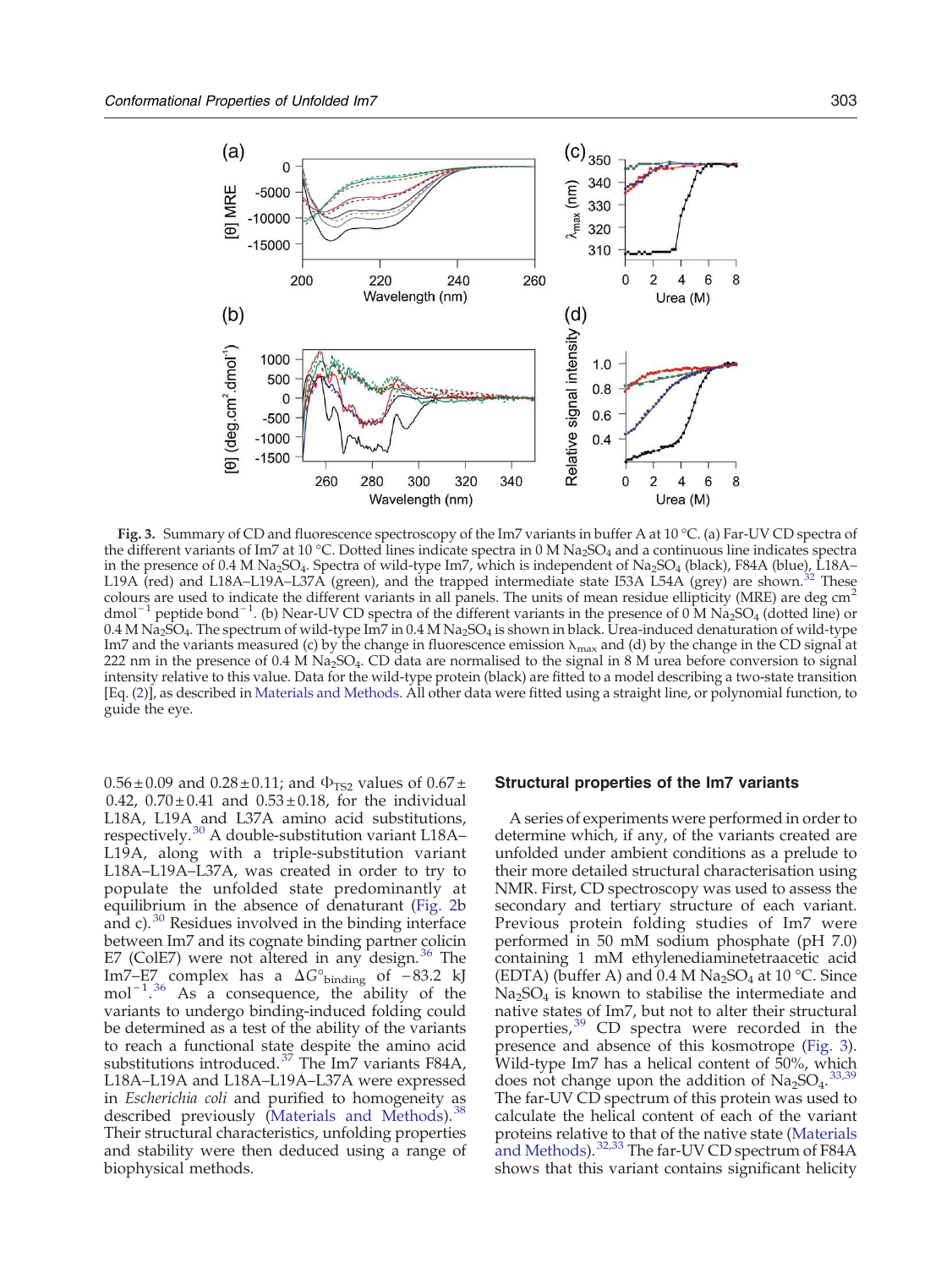<span id="page-5-0"></span>(∼25%) [\(Fig. 3a](#page-3-0)). Near-UV CD showed that this protein also retains fixed tertiary structure, although this differs from that of the native protein ([Fig. 3](#page-3-0)b). The helical content of F84A increases slightly upon the addition of 0.4 M Na<sub>2</sub>SO<sub>4</sub> (∼36% helicity) [\(Fig.](#page-3-0) [3a](#page-3-0)), while there is little effect of  $Na<sub>2</sub>SO<sub>4</sub>$  on the tertiary structure as indicated by near-UV CD [\(Fig.](#page-3-0) [3b](#page-3-0)). The L18A–L19A variant behaves differently. In the absence of  $Na<sub>2</sub>SO<sub>4</sub>$ , this variant has little helical content (∼12%) and no detectable fixed tertiary structure [\(Fig. 3a](#page-3-0) and b). However, in the presence of 0.4 M Na2SO<sup>4</sup> , the helical content of L18A–L19A increases to ∼25% and the near-UV CD spectrum indicates that this variant adopts fixed, nonnative tertiary interactions [\(Fig. 3b](#page-3-0)). By contrast, L18A– L19A–L37A has little helical structure (∼9%) and lacks fixed tertiary interactions involving aromatic side chains, independent of the concentration of  $\text{Na}_2\text{SO}_4$  [\(Fig. 3](#page-3-0)a and b).

Superposition of the far-UV CD spectra of the variants [\(Fig. 3](#page-3-0)a) reveals an isodichroic point that is not shared by the wild-type protein. This suggests that the variants are in equilibrium between two or more conformations with distinct secondary structure, irrespective of the amino acid substitutions introduced. Significantly, the double mutant L53A

I54A, which has previously been shown to populate the I-state to greater than 90% in 0.4 M  $\text{Na}_2\text{SO}_4$ [,](#page-17-0)<sup>[32](#page-17-0)</sup> shares the isodichroic point of the variants [\(Fig. 3](#page-3-0)a). This suggests that the variants created are in equilibrium between the I and U states, with the population of each state being dependent on the concentration of  $Na<sub>2</sub>SO<sub>4</sub>$  and the amino acid substitutions introduced.

A cooperative unfolding transition is a key characteristic of natively folded proteins[.](#page-17-0)<sup>[40](#page-17-0)</sup> Accordingly, the absence of a cooperative unfolding transition upon the addition of urea was taken here as an additional criterion for population of an unfolded species. Urea titrations of each variant were performed using far-UV CD  $(\theta_{222 \text{ nm}})$  and fluorescence emission ( $\lambda_{\text{max}}$ ) of the single tryptophan (W75) as structural probes [\(Fig. 3](#page-3-0)c and d). The data show that in the presence of 0.4 M  $Na<sub>2</sub>SO<sub>4</sub>$ , F84A and L18A–L19A exhibit evidence of a nonlinear dependence of the CD and fluorescence signal on the denaturant concentration, indicative of an unfolding transition. However, L18A–L19A–L37A lacks evidence of significant nonlinearity in the urea titrations, demonstrating the absence of a detectable cooperative unfolding event [\(Fig. 3](#page-3-0)c and d). Consistent with the far- and near-UV CD spectra, in the



Fig. 4. <sup>1</sup>H-<sup>15</sup>N HSQC spectra (500 MHz) of Im7 variants. Spectra of F84A (a and b), L18A-L19A (c and d) and L18A-L19A–L37A (e and f) were acquired in buffer A (90%  ${}^{1}H_{2}O/10{}^{7}o$   ${}^{2}H_{2}O$ ) with 0 M Na<sub>2</sub>SO<sub>4</sub> (a, c and e) or 0.4 M Na<sub>2</sub>SO<sub>4</sub> (b, d and f) at 10  $^{\circ}$ C.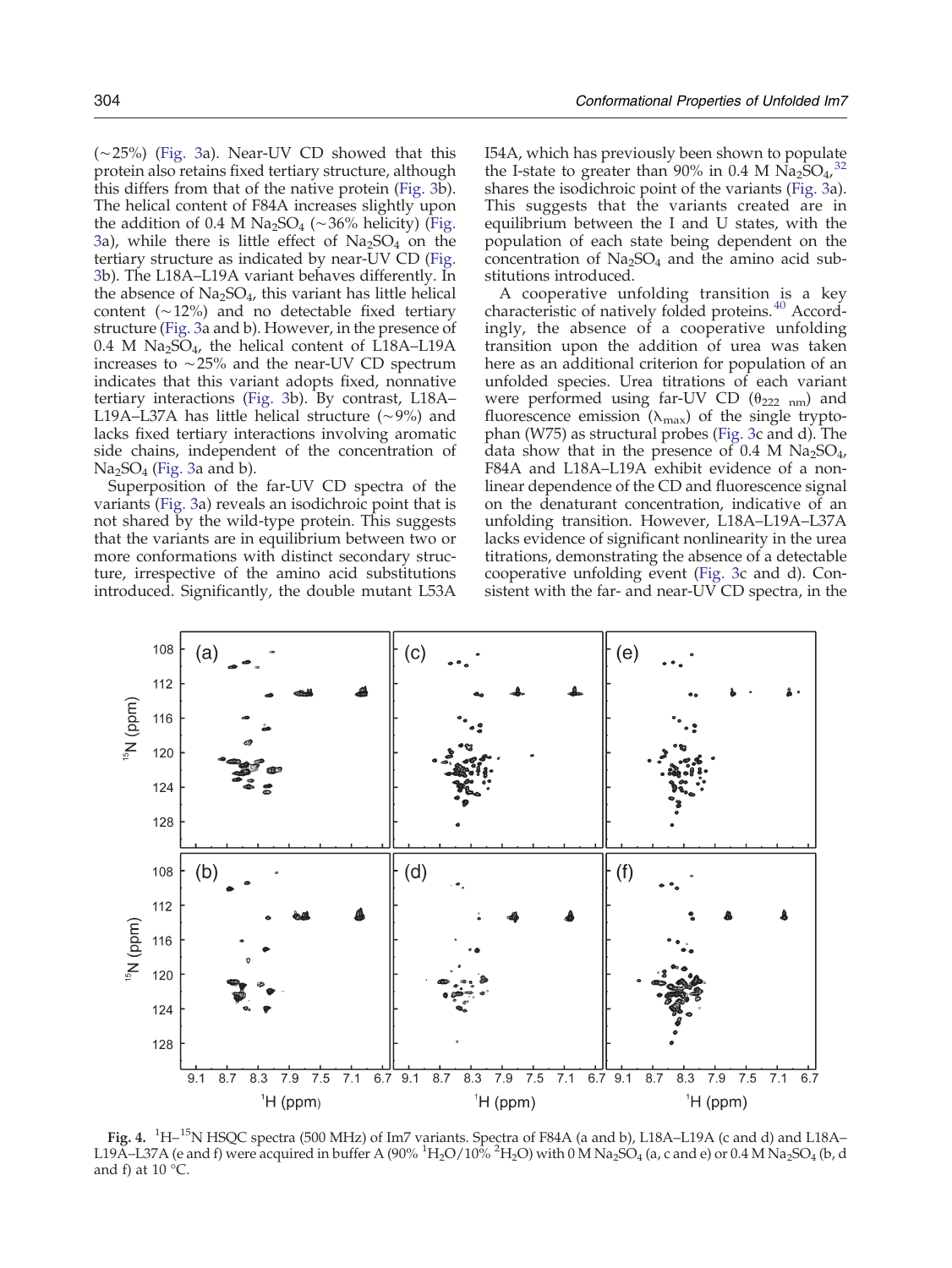<span id="page-6-0"></span>

|                                                                        | $S_{20,w}$ <sup>a</sup> | $7t_{\rm o}$    | $R_{h}$ (A)    | гÞ   | $MM_{\text{apparent}}$ (kDa) |
|------------------------------------------------------------------------|-------------------------|-----------------|----------------|------|------------------------------|
| Wild type <sup>c</sup>                                                 | $1.45 \pm 0.03$         | $1.21 \pm 0.02$ | $17.8 \pm 0.3$ | 0.99 | $10.6 \pm 0.3$               |
| $1.18A - 1.19A - 1.37Ad$                                               | $0.99 \pm 0.18$         | $1.79 \pm 0.04$ | $26.1 \pm 0.6$ | 0.28 | $13.3 \pm 2.4$               |
| L18A-L19A-L37A <sup>d,e</sup> (0.4 M Na <sub>2</sub> SO <sub>4</sub> ) | $0.90 \pm 0.03$         | $1.70 \pm 0.05$ | $24.6 \pm 0.8$ | 0.41 | $10.4 \pm 0.2$               |
| L18A-L19A-L37A <sup>d,f</sup> (6 M urea)                               | $0.75 \pm 0.04$         | $2.33 \pm 1.73$ | $34.0 \pm 1.7$ | < 0  | $\overline{\phantom{m}}$     |

<sup>a</sup> Given as  $10^{-13}$  s.

<sup>b</sup> Compaction factors calculated using the equation  $C = (R_D^h - R_h)/(R_D^h - R_N^h)$  as described by Wilkins *et al[.](#page-17-0)*<sup>[47](#page-17-0)</sup>  $R_N^h$  and  $R_D^h$  are the predicted values of hydrodynamic radii for the native and fully denatured states, respectively, and  $R_h$  is the experimentally determined hydrodynamic radius.

c Error is standard deviation from three samples at 50  $\mu$ M, 60  $\mu$ M and 100  $\mu$ M protein concentration.

<sup>d</sup> Error is standard deviation from three samples at 50 μM, 60 μM and 400 μM protein concentration.

Sample in buffer A with 0.4 M Na<sub>2</sub>SO<sub>4</sub>.

f Sample in buffer A with 6 M urea.

absence of Na<sub>2</sub>SO<sub>4</sub>, F84A and L18A–L19A appeared less stable than their  $Na<sub>2</sub>SO<sub>4</sub>$ -stabilised counterparts (data not shown). Interestingly, even though L18A– L19A–L37A lacks evidence of cooperative unfolding, there is a 2-nm blue shift in the  $\lambda_{\text{max}}$  of this variant in 0 M urea compared with 8 M urea in the presence of  $0.4 M Na<sub>2</sub>SO<sub>4</sub>$  ([Fig. 3](#page-3-0)c). This shift is not observed in the absence of  $Na<sub>2</sub>SO<sub>4</sub>$  (data not shown), consistent with  $Na<sub>2</sub>SO<sub>4</sub>$  inducing collapse of this highly destabilised variant.

#### Sodium sulfate perturbs the unfolded ensemble

The data presented above suggest that the variants studied here either populate the unfolded state predominantly at equilibrium (L18A–L19A– L37A) or exhibit conformational exchange between the intermediate and the unfolded state (L18A– L19A and F84A). To assess the feasibility of characterising the unfolded ensemble of these proteins in more detail using NMR, we acquired the <sup>1</sup>H-<sup>15</sup>N heteronuclear single quantum coherence (HSQC) spectrum of each variant in 0 M urea and 0 M or 0.4 M Na<sub>2</sub>SO<sub>4</sub> at 10 °C ([Fig. 4\)](#page-4-0). The spectra of F84A show significant line broadening both in the presence and in the absence of  $Na<sub>2</sub>SO<sub>4</sub>$ , consistent with conformational exchange between different species occurring on the microsecond-to-millisecond timescale ([Fig. 4a](#page-4-0) and b). The  $^{1}$ H- $^{15}$ N HSQC spectrum of L18A–L19A in the absence of  $Na<sub>2</sub>SO<sub>4</sub>$ [\(Fig. 4c](#page-4-0) and d) shows sharp resonances and limited dispersion in the  ${}^{1}H$  dimension, consistent with this variant predominantly populating the unfolded state in the absence of  $\text{Na}_2\text{SO}_4$  ([Fig. 4c](#page-4-0)). However, significant line-broadening effects are observed for L18A–L19A in 0.4 M  $Na<sub>2</sub>SO<sub>4</sub>$ , in accord with the results presented in [Fig. 3](#page-3-0). Finally, the  $\mathrm{^{1}H-^{15}N}$ HSQC spectrum of L18A–L19A–L37A in the absence of  $Na<sub>2</sub>SO<sub>4</sub>$  shows limited dispersion in the  ${}^{1}H$ dimension and sharp resonances, characteristic of an unfolded protein [\(Fig. 4e](#page-4-0)). Upon the addition of 0.4 M  $Na<sub>2</sub>SO<sub>4</sub>$ , the  $1H<sub>1</sub>$ <sup>15</sup>N HSQC spectrum of L18A–L19A–L37A exhibits line broadening compared with the spectrum in  $0 \text{ M } \text{Na}_2\text{SO}_4$  [\(Fig. 4](#page-4-0)f). This is likely caused by an additional contribution to the transverse relaxation rate caused by conformational exchange (i.e., U-to-I equilibrium) that is slow–intermediate exchange on the chemical shift timescale. The presence of  $\text{Na}_2\text{SO}_4$  may increase the population of the minor species in equilibrium with the unfolded state and/or alter the rate of exchange between species causing the line broadening observed in [Fig. 4f.](#page-4-0) Overall, the L18A-L19A-L37A variant populates the unfolded state to the greatest extent. This variant was taken forward for more detailed structural analysis.

# The unfolded state is more compact than the urea-denatured state

Compaction of the unfolded state of Im7 in the absence of denaturant has been observed previously using single-molecule experiments[.](#page-16-0)<sup>[24](#page-16-0)</sup> Compaction has also been observed in single-molecule experi-ments for many, although not all proteins[.](#page-17-0)<sup>[41](#page-17-0)</sup> Other proteins for which smFRET studies have reported collapse of the unfolded state as denaturant is diluted include RNaseH[,](#page-17-0) $42$  immunity protein 9, $43$ cold shock protein  $CspTm$ ,<sup>[44](#page-17-0)</sup> chymotrypsin inhibitor[,](#page-17-0)  $45$  acyl-co-e[n](#page-17-0)zyme binding protein  $45$  and barstar[.](#page-17-0) [46](#page-17-0) To obtain a quantitative measure of the extent of compaction of L18A–L19A–L37A, we performed sedimentation velocity analytical ultracentrifugation (AUC) experiments, from which an estimate of the radius of hydration  $(R<sub>h</sub>)$  in buffer A at 10 °C was made [\(Materials and Methods](#page-13-0)). The measured  $R<sub>h</sub>$  value of the native wild-type protein is  $17.8 \pm 0.3$  Å ([Table 1\)](#page-5-0), consistent with the value expected for a protein the size of Im7 using the empirical method of Wilkins *et al[.](#page-17-0)* (17.7 Å). <sup>[47](#page-17-0)</sup> The  $R_h$ measured for the L18A–L19A–L37A variant in buffer A with 6 M urea is  $34.0 \pm 1.73$  Å, which is larger than 29.4 Å expected for an unfolded chain of this length ([Table 1\)](#page-5-0)[.](#page-17-0) $47$  Nonetheless, these measurements are consistent with the urea-denatured state of Im7 being highly expanded, with dimensions that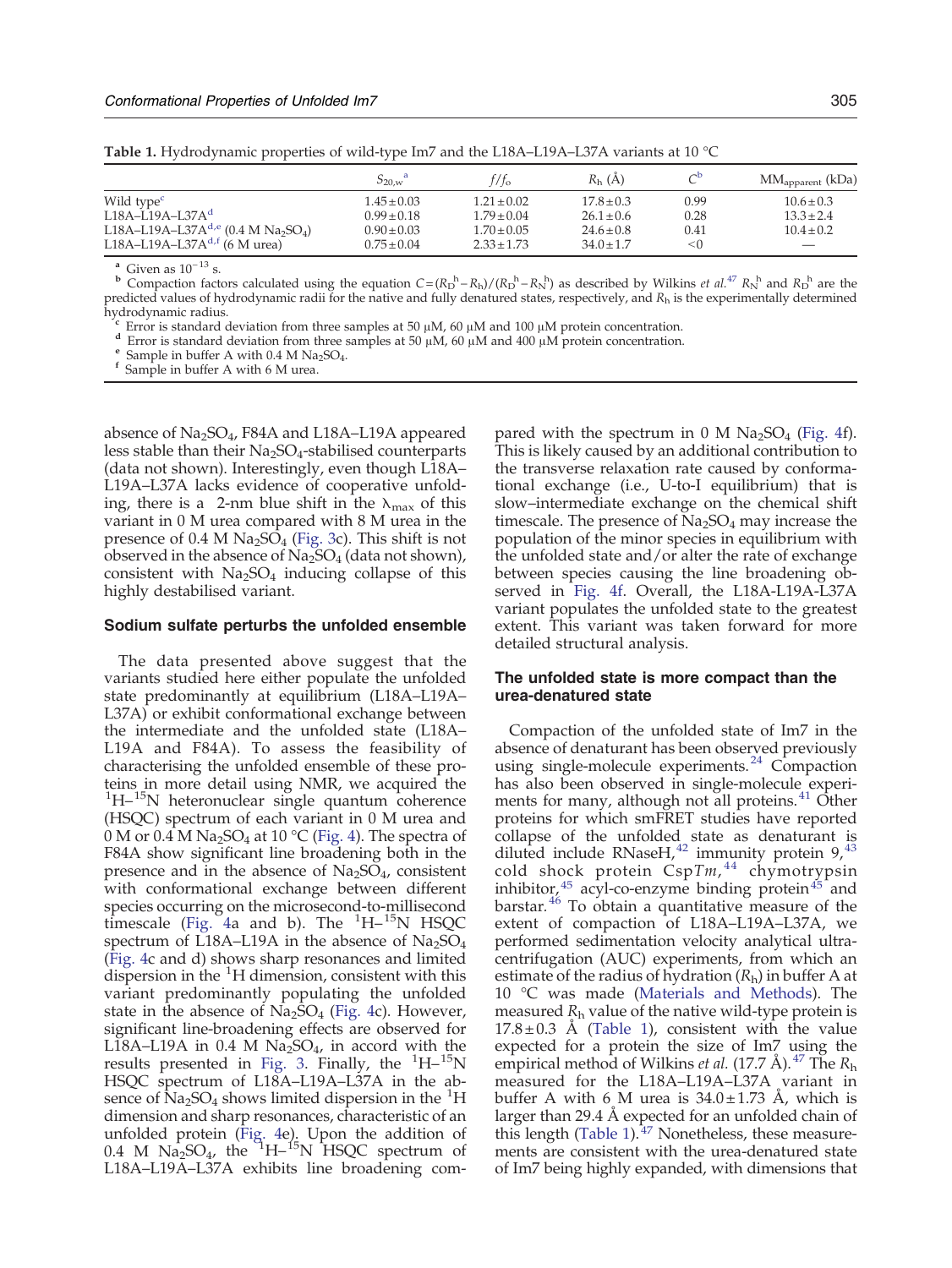<span id="page-7-0"></span>indicate that the protein is as extended as expected for a random coil[.](#page-17-0)<sup>[47](#page-17-0)</sup> The  $R_h$  for L18A–L19A–L37A in the absence of urea in buffer A with  $0$  M or  $0.4$  M Na<sub>2</sub>SO<sub>4</sub>, determined using sedimentation velocity AUC, was  $26.1 \pm 0.6$  Å and  $24.6 \pm 0.8$  Å, respectively, consistent with these unfolded species being more compact than their urea-denatured counterparts. Minor differences in the R<sup>h</sup> values of L18A–L19A–L37A in 0 M and 0.4 M  $\text{Na}_2\text{SO}_4$  are within experimental error. In comparison to the folded protein, the  $R_h$  of L18A– L19A–L37A is approximately 1.4 times the  $R_h$ measured for wild-type Im7. The frictional ratio for each species also supports the finding that L18A– L19A–L37A is more compact in the absence of urea [\(Table 1\)](#page-5-0). Overall, these data suggest that L18A– L19A–L37A is approximately 30% more compact than its urea-denatured counterpart.

# Binding of ColE7 induces the folding of unfolded Im7

While the experiments described above suggest that L18A–L19A–L37A is unfolded, it is important to verify that the engineered unfolded sequence is capable of folding to the native state provided that suitable stabilising conditions can be found. Binding studies with ColE7 were performed using in vivo protection assays against ColE7 toxicity to investi-gate the potential of this variant to fold in vivo[.](#page-17-0)<sup>[48](#page-17-0)</sup> Since the amino acid substitutions introduced into the variants do not involve binding site residues[,](#page-17-0) $4\overline{9}$ the free energy of binding for Im7–E7 ( $\Delta G^{\circ}$ <sub>binding</sub>=  $-83.2$  kJ mol<sup>-1</sup> at 25 °C[\)](#page-17-0)<sup>[36](#page-17-0)</sup> should provide sufficient energy to fold the variant, provided that the sequence is compatible with a native structure. A lawn of E. coli overexpressing the Im7 variant of interest was grown in the presence of differing concentrations of ColE7 to determine if this is the case for L18A–L19A–L37A[.](#page-17-0)<sup>[48](#page-17-0)</sup> When expression of wild-type Im7, or an Im7 variant, is induced by IPTG, cells survive only if Im7 is able to bind and inactivate the ColE7. Hence, zones of clearance are observed in this assay for cells carrying Im7 sequences incapable of folding and binding to ColE7. These experiments showed that expression of L18A–L19A–L37A in E. coli JM83 is able to provide protection against ColE7, consistent with bindinginduced folding of L18A–L19A–L37A ([Fig. 5a](#page-6-0)).

To further confirm the ability of L18A–L19A– L37A to provide protection against ColE7, we used a more sensitive, stress-induced reporter system [\(Materials and Methods](#page-13-0)) [\(Fig. 5](#page-6-0)b). This system utilises E. coli DPD1718, which has been engineered to contain a heterologous luxCDABE gene complex under the control of the cellular stress-induced E. coli recA promoter[.](#page-17-0)<sup>[50](#page-17-0)</sup> The luxA, luxB, luxC, luxD and luxE genes express the structural proteins responsible for bacterial bioluminescence. Hence, luminescence can be detected when the luxCDABE genes are



Fig. 5. In vivo cell protection experiments to assay colicin activity. (a) ColE7 was spotted onto lawns of E. coli carrying the empty pTrc99A vector or the same vector containing the gene for wild-type Im7 or L18A–L19A– L37A. Protein production was induced by the addition of 1 mM IPTG prior to the addition of the ColE7. The dark spots indicate regions where colicin has killed the lawn of E. coli, indicating the lack of inhibition of ColE7. (b) Cell growth monitored at  $OD_{492}$  (filled squares) and relative luminescence units (RLU) (open circles) are shown for cultures of E. coli DPD1718 carrying the empty vector pTrc99A (black) or the same vector containing the genes for wild-type Im7 (red) or Im7 L18A–L19A–L37A (green) as a function of time after the addition of 4 nM ColE7. As a control, cells expressing wild-type Im7 were monitored without the addition of ColE7 (shown in blue). In all cases, 1 mM IPTG was used to induce expression of the Im7 gene 60 min prior to the addition of ColE7. Gamma values are shown in the inset and reflect the relative luminescence level induced by the addition of 4 nM ColE7 to cultures of E. coli DPD1718 carrying the empty vector pTrc99A (EV) or the same vector containing the gene for wild-type Im7 (WT) or the Im7 L18A–L19A–L37A variant (Mut). Gamma values were calculated as described in [Materials and](#page-13-0) [Methods](#page-13-0). The error bars shown are the standard deviation from six repeat experiments.

expressed under the control of a stress-induced promoter activated by colicin-induced DNA damage[.](#page-17-0)<sup>[50](#page-17-0)</sup> To exploit this assay, we transformed  $E$ . coli DPD1718 cells with the pTrc99a vector containing the gene for L18A–L19A–L37A. Cells were grown to an  $OD_{600}$  (optical density at 600 nm) of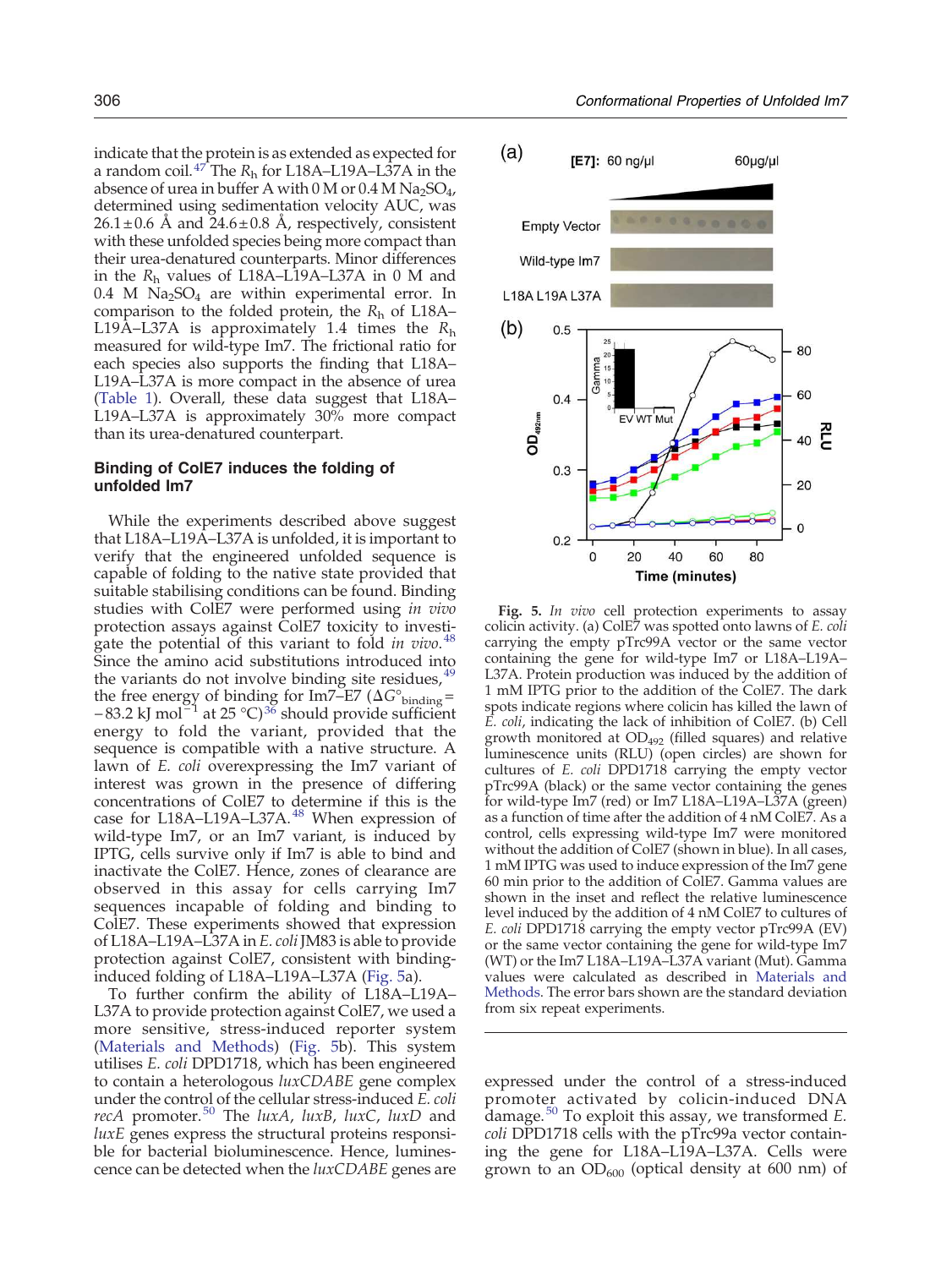<span id="page-8-0"></span>0.3, and protein expression was then induced by the addition of 1 mM IPTG for 1 h. The cells were then challenged by the addition of 4 nM ColE7, and luminescence, indicative of the induction of the stress response, was monitored ([Fig. 5](#page-6-0)b). A "gamma value" was calculated to quantify colicin activity [\(Materials and Methods\)](#page-13-0), with higher gamma values corresponding to a greater colicin activity within the cell[.](#page-17-0)<sup>[50](#page-17-0)</sup> These experiments also indicated that L18A-L19A–L37A provides protection against ColE7, to a level similar to that provided by wild-type Im7 [\(Fig. 5](#page-6-0)b). These results are in accord with the results of the colicin protection assays ([Fig. 5a](#page-6-0)) and confirm that L18A–L19A–L37A is able to fold to a functional entity capable of inactivating ColE7 upon their binding.

To confirm binding-induced folding of L18A– L19A–L37A, we also performed in vitro binding studies of this variant to the DNase domain of ColE7 using far-UV CD,  $^{1}$ H- $^{15}$ N NMR and isothermal titration calorimetry (ITC) [\(Fig. 6\)](#page-7-0). Since Im7 binds only to the DNase domain of ColE7, the isolated ColE7 DNase domain was used for the in vitro binding experiments. ITC experiments ([Fig. 6a](#page-7-0)) revealed that L18A–L19A–L37A binds to the DNase domain of ColE7 with a  $K_d$  in the subnano-molar range[.](#page-17-0) $51$  High-affinity binding is a common feature of cognate colicin DNase–Im protein com-<br>plexes ( $K_d \le 10^{-14}$  M), and the very tight binding

between L18A–L19A–L37A and ColE7 (which rules out accurate determination of the  $K_d$  using direct titration experiments) is consistent with these observations[.](#page-17-0)<sup>[52](#page-17-0)</sup> Such high-affinity binding is also consistent with the full protection against ColE7 observed in vivo[.](#page-17-0)<sup>[52](#page-17-0)</sup> Indicative of binding-induced folding, far-UV CD experiments revealed an increase in the helical content of L18A–L19A–L37A upon addition of the ColE7 DNase domain ([Fig. 6](#page-7-0)b). The most compelling evidence for binding-induced folding of L18A–L19A–L37A, however, was obtained using <sup>1</sup>H-<sup>15</sup>N HSQC NMR, which showed a spectrum of the complex of unlabelled ColE7 DNase domain with <sup>15</sup>N-labelled L18A-L19A-L37A ([Fig. 6](#page-7-0)c), which is consistent with the spectrum

# Residue-specific characterisation of the structural properties of unfolded Im7

served by Whittaker et al[.](#page-16-0)<sup>[25](#page-16-0)</sup>

To determine the nature of residual structure in L18A–L19A–L37A and to characterise its dynamic properties, we obtained <sup>1</sup>H-<sup>15</sup>N HSQC spectra in buffer A with 0.2 M Na<sub>2</sub>SO<sub>4</sub>, pH 7.0, at 10 °C (Fig. 7). Under these conditions, line broadening of the resonances is reduced compared with that observed in 0.4 M  $Na<sub>2</sub>SO<sub>4</sub>$  [\(Fig. 4f](#page-4-0)). Although the folding pathway of Im7 has been shown to be independent

of a folded colicin-bound immunity protein ob-



Fig. 6. In vitro assays of Im7 binding to the ColE7 DNase domain. (a) ITC binding isotherm obtained by the titration of Im7 L18A–L19A–L37A into the DNase domain of ColE7 (upper panel); the red line in the lower panel shows a fit of the data to a 1:1 binding model as a guide to the eye only (see [Materials and Methods](#page-13-0) for details). (b) Far-UV CD spectra taken in buffer A at 10 °C of 40 μM ColE7 E7 DNase domain alone (green), 10 μM L18A–L19A–L37A alone (red) and the spectrum of both proteins mixed together (black). The black dotted line represents the summed spectra of ColE7 and<br>L18A–L19A–L37A, indicating the expected result if the proteins do not interact. (c) <sup>1</sup>H–<sup>15</sup>N HSQC spectru solution of <sup>15</sup>N-labelled L18A–L19A–L37A mixed 1:1 with <sup>14</sup>N-labelled DNase domain of ColE7 at 10 °C in buffer A (90%  $^{1}H_{2}O/10\%$  <sup>2</sup>H<sub>2</sub>O) with 0.2 M Na<sub>2</sub>SO<sub>4</sub>.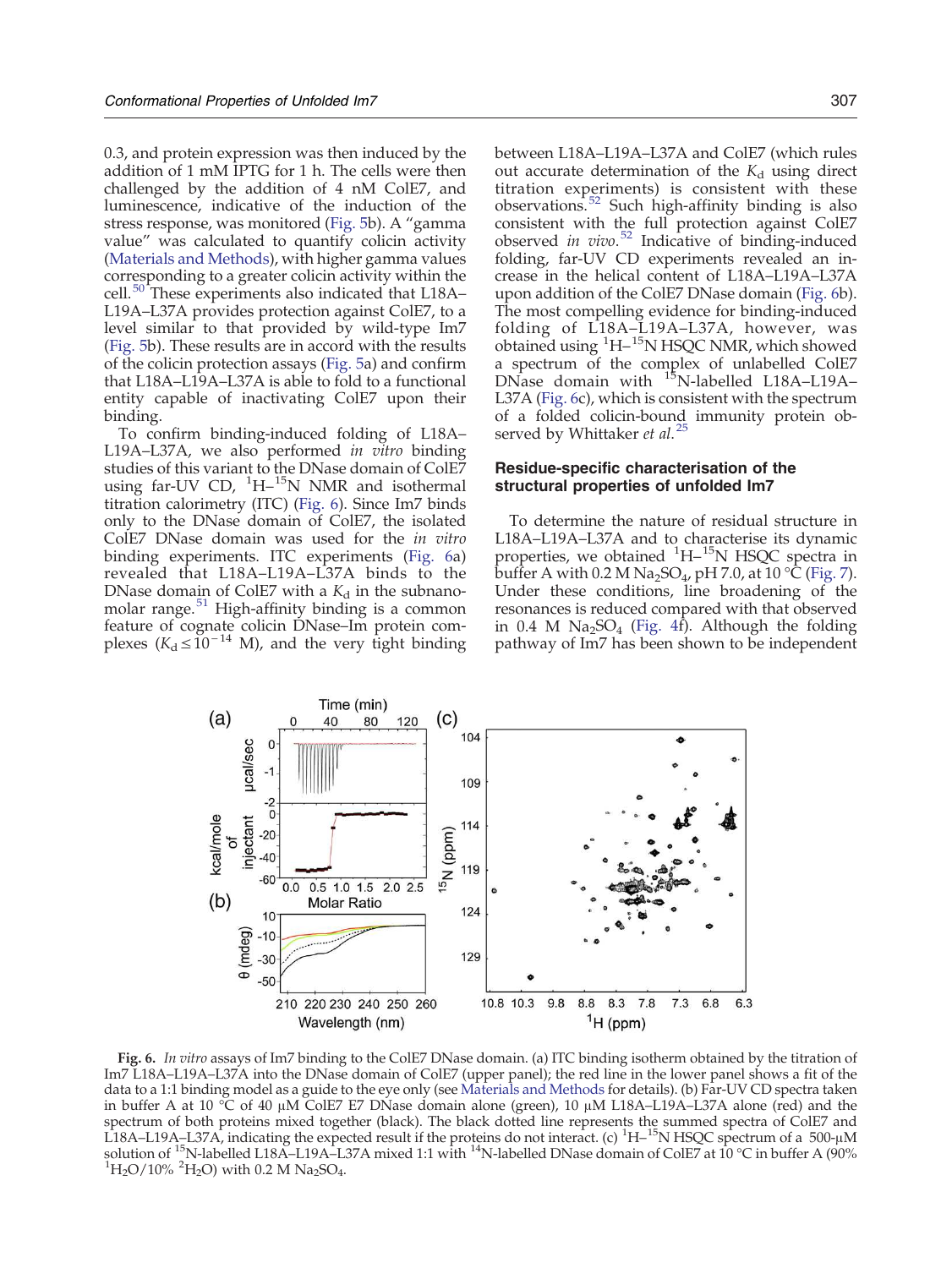<span id="page-9-0"></span>

Fig. 7. The 500-MHz <sup>1</sup>H-<sup>15</sup>N HSQC spectrum of L18A-L19A-L37A. The spectrum was acquired in buffer A (90%  ${}^{1}H_{2}O/10\%$   ${}^{2}H_{2}O$ ) with 0.2 M Na<sub>2</sub>SO<sub>4</sub> at 10 °C. Sequential NOEs are observed for NH groups of *i* and *i* ± 1 residues for stretches of the protein involving residues 8–17, 18–37, 41–45, 51–52, 54–55, 60–63 and 67–69; however, no longer-range NOEs were observed in the three-dimensional HSQC-NOESY-HSQC experiment. The expanded region shows the assignments in crowded regions more clearly.

of the concentration of  $\text{Na}_2\text{SO}_4$ [,](#page-17-0)<sup>[39](#page-17-0)</sup> these conditions were chosen to permit assignment in conditions that most closely emulate previous folding studies[.](#page-16-0)<sup>[24,26](#page-16-0)-28</sup> Using  ${}^{13}C/{}^{15}N$ -labelled protein, we assigned 82 of 83 non-proline residues of L18A–L19A–L37A in the  ${}^{1}$ H– ${}^{15}$ N HSQC spectrum of the protein ([Fig. 7\)](#page-8-0). Assignments for 81 CO, 84 C<sup> $\alpha$ </sup>, 67 C<sup>β</sup> and 66 H<sup> $\alpha$ </sup> resonances of the variant were also obtained [Biological Magnetic Resonance Data Bank (BMRB) entry 17513]. The chemical shifts were analysed by comparison with reference random-coil chemical shift values to ascertain whether helical structure persists in the unfolded variant[.](#page-17-0)<sup>[53,54](#page-17-0)</sup> This analysis revealed that no regions with regular secondary structure are present in the unfolded state (Fig. S1), consistent with analysis of this variant using far-UV CD ([Fig. 3a](#page-3-0)). However, some small, systematic  $C^{\alpha}$ chemical shift deviations are observed in regions of the protein corresponding to the native helices I and IV, suggesting that the unfolded ensemble could sample  $\alpha$ -helical conformations transiently in these regions.

To obtain further evidence of whether secondary structure persists within the unfolded ensemble, we measured <sup>3</sup>J<sub>HNHA</sub> coupling constants for L18A-L19A–L37A in 0.2 M Na<sub>2</sub>SO<sub>4</sub>, pH 7.0, at 10 °C. A total of  $56\text{ }^{3}\text{J}_{\text{HNHA}}$  coupling constants could be measured, with values that range from 4.96 to 9.54 Hz (Fig. 8a). Of the 56  $\frac{3}{3}$ <sub>HNHA</sub> coupling constants, 39 are less than 8 Hz (the minimum value expected for ordered β-sheet structure) and 10 are less than 6 Hz (the maximum value expected for α-helical structure)[.](#page-17-0)<sup>[55](#page-17-0)</sup> The  ${}^{3}$ J<sub>HNHA</sub> coupling constants also indicate a protein that lacks persistent secondary structure. Interestingly, the 10 residues with  ${}^{3}$ J<sub>HNHA</sub> values that do fall below 6 Hz are found in regions of the sequence corresponding to the native helices I and IV, suggestive of an overall preference towards helical conformations in these regions (Fig. 8a).

The chemical shifts of L18A–L19A–L37A in 6 M urea were also obtained and used as a reference to compare with chemical shifts measured in 0 M urea. Using  ${}^{13}C/{}^{15}N$ -labelled protein, we assigned 82 of 87 residues in the  ${}^{1}H-{}^{15}N$  HSQC spectrum of L18A-L19A–L37A in 0.2 M Na<sub>2</sub>SO<sub>4</sub> and 6 M urea at 10 °C (Fig. S2). Assignments for 82 CO, 82 C $^{\alpha}$  and 76 C $^{\beta}$ resonances were also obtained (BMRB entry 17513). The  $C^{\alpha}$  and  $C^{\beta}$  chemical shifts of L18A–L19A–L37A in buffer A with 0 M urea and 0.2 M  $Na<sub>2</sub>SO<sub>4</sub>$  were then compared with the chemical shifts obtained for the same protein in buffer A with 6 M urea and 0.2 M  $Na<sub>2</sub>SO<sub>4</sub>$  (Fig. 8b and c). The C<sup> $\alpha$ </sup> secondary shifts are extremely sensitive to secondary structure and exhibit downfield-shifted (positive) values in α-helical regions[.](#page-17-0)  $57$  Using this analysis, we observed positive  $\check{C}^{\alpha}$  secondary shifts for L18A–L19A–L37A in regions corresponding to the native helices I, II and IV (Fig. 8b). The  $C^{\beta}$  secondary shifts are also sensitive to secondary structure[.](#page-17-0)<sup>[57](#page-17-0)</sup> Interestingly, the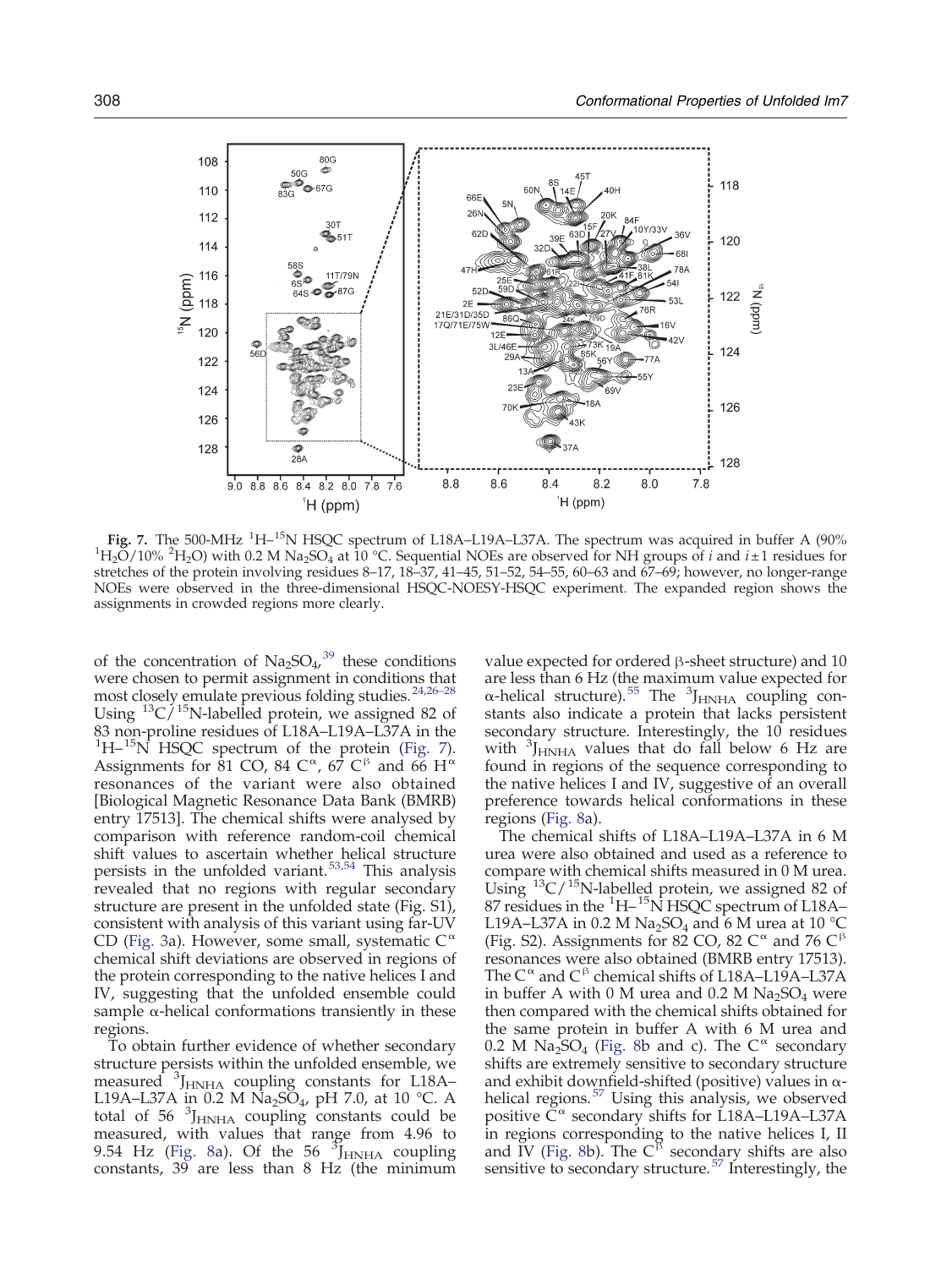<span id="page-10-0"></span>

Fig. 8. NMR analysis of the residual secondary structure in L18A–L19A–L37A. (a)  ${}^{3}J_{HNHA}$  coupling constants measured in buffer A (90%  $\rm ^1H_2O/10\%$  <sup>2</sup>H<sub>2</sub>O) with 0.2 M Na2SO<sup>4</sup> at 10 °C. Error bars reflect the errors in determining the peak heights estimated from the spectral noise levels. Horizontal lines mark the upper and lower boundaries for residues lying in extended ( $\geq$ 8 Hz) or helical regions ( $\leq 6$  Hz)[.](#page-17-0)<sup>[55,56](#page-17-0)</sup> The positions of the helices in the native protein are indicated by the black bars above the plots with secondary structure taken from the X-ray structure of wild-type [I](#page-17-0)m7 (PDB code:  $1AYI^{33}$  $1AYI^{33}$  $1AYI^{33}$ ). Chemical shift differences between L18A–L19A–L37A in 0 M and 6 M urea for (b)  $C^{\alpha}$  and (c)  $C^{\beta}$  resonances measured in buffer A (90%  $^{1}H_{2}O/10\%$   $^{2}H_{2}O$ ) with 0.2 M Na<sub>2</sub>SO<sub>4</sub> at 10 °C. The values collected in 6 M urea have been subtracted from those collected in the absence of urea. (d) SSP analysis of L18A–L19A–L37A in buffer A with 0.2 M Na<sub>2</sub>SO<sub>4</sub> at 10 °C (blue) and wild-type Im7 (black) in buffer A. SSP analysis was performed using the published chemical shifts (BMRB entry: 7188) for wild-type  $Im 7<sup>29</sup>$  $Im 7<sup>29</sup>$  $Im 7<sup>29</sup>$ (e) The SSP analysis for L18A–L19A–L37A in buffer A with 0.2 M Na<sub>2</sub>SO<sub>4</sub> at 10 °C is shown expanded to highlight regions with significant, nonzero SSP scores.

C β secondary shifts of L18A–L19A–L37A are generally negative throughout the protein sequence [\(Fig. 8](#page-9-0)c). Although  $C<sup>β</sup>$  chemical shifts are less sensitive to  $\alpha$ -helix formation[,](#page-17-0)<sup>[58](#page-17-0)</sup> the generally upfield-shifted  $C^{\beta}$  values are consistent with an

overall increase in α-helical propensity upon dilu-tion of the protein from denaturant [\(Fig. 8c](#page-9-0))[.](#page-17-0) $5$ Although there are clear deviations in the chemical shifts of L18A–L19A–L37A in 0 M and 6 M urea, the  $C^{\alpha}$  values all lie within 1 ppm of each other. By contrast, helix formation in native proteins generally results in  $C^{\alpha}$  chemical shifts that change by  $~\sim$ 2[.](#page-17-0)6 ppm.<sup>[57](#page-17-0)</sup> The small chemical shift differences of L18A–L19A–L37A in 0 M and 6 M urea indicate a significant, but weak, tendency towards helical structure in regions corresponding to the native helices I, II and IV in the absence of denaturant.

Next, the secondary structure propensity (SSP) scores were determined for L18A–L19A–L37A in 0 M urea using  $C^{\alpha}$  and  $C^{\beta}$  chemical shifts. These values were then compared with those determined using previously published  $C^{\alpha}$  and  $C^{\beta}$  chemical shifts for native wild-type Im7 in 0 M urea (BMRB entry  $7188$ [\)](#page-17-0)<sup>[29](#page-17-0)</sup> ([Fig. 8d](#page-9-0) and e)[.](#page-18-0)<sup>[59](#page-18-0)</sup> The SSP algorithm is designed to highlight conformational tendencies within an ensemble of unfolded or partially struc-tured states[.](#page-18-0)<sup>[59](#page-18-0)</sup> An SSP score of 1 indicates 100% αhelix propensity, whereas a score of −1 indicates that the residue of interest has a 100% propensity to be in a β-strand conformation[.](#page-18-0)<sup>[59](#page-18-0)</sup> The SSP scores for native, wild-type Im7 accurately predict the regions that are known to be α-helical in the native structure ([Fig. 8d](#page-9-0))[.](#page-17-0) $^{33}$  $^{33}$  $^{33}$  By contrast, the SSP scores for L18A– L19A–L37A are much smaller, indicating an overall lack of persistent secondary structure. Nonetheless, there are inclinations towards helical conformations. The average SSP scores for regions that correspond to the native helices in L18A–L19A–L37A are shown in [Table 2.](#page-9-0) These values support the previous results, demonstrating that helices I and IV have the highest helical propensity in the unfolded state. Notably, the SSP score indicates some helical tendency in helix III, which is not formed until very late in folding. However, the 4.3% helical propensity predicted by SSP is very small in comparison to the values obtained for helices I and IV, and this propensity is not reflected in the  $\rm{^{3}J_{HNHA}}$ 

Table 2. Helical propensity of the Im7 sequence

|    | Helix Residues <sup>a</sup> | Wild-<br>type %<br>helix <sup>b</sup> | Measured for<br>isolated<br>peptide <sup>c</sup> | <b>SSP</b><br>$(L18A-L19A-L37A)$<br>(% helix) <sup>d</sup> |
|----|-----------------------------|---------------------------------------|--------------------------------------------------|------------------------------------------------------------|
| T  | $12 - 25$                   | 10.0                                  | 14.1                                             | 13.1                                                       |
| П  | $31 - 45$                   | 1.6                                   | 9.8                                              | 8.1                                                        |
| Ш  | $51 - 56$                   | 0.2                                   |                                                  | 4.3                                                        |
| ΙV | $65 - 79$                   | 5.4                                   | 11 2                                             | 16.3                                                       |

<sup>a</sup> Native α-helical regions in wild-type Im7 (taken from  $1AYI^{37}$  $1AYI^{37}$  $1AYI^{37}$  $1AYI^{37}$  $1AYI^{37}$ ).

 $<sup>b</sup>$  AGADI[R](#page-17-0)<sup>[55](#page-17-0)</sup> prediction of the average helical content of wild-</sup> type Im7 for the region indicated at 10 °C, pH 7.0.<br><sup>5</sup> Values quoted are from Knowling *et al*  $^{28}$  $^{28}$  $^{28}$ 

Values quoted are from Knowling et al[.](#page-16-0)

d Average SS[P](#page-18-0)<sup>[59](#page-18-0)</sup> score for this region of L18A–L19A–L37A, determined using  $C^{\alpha}$  and  $C^{\beta}$  chemical shifts.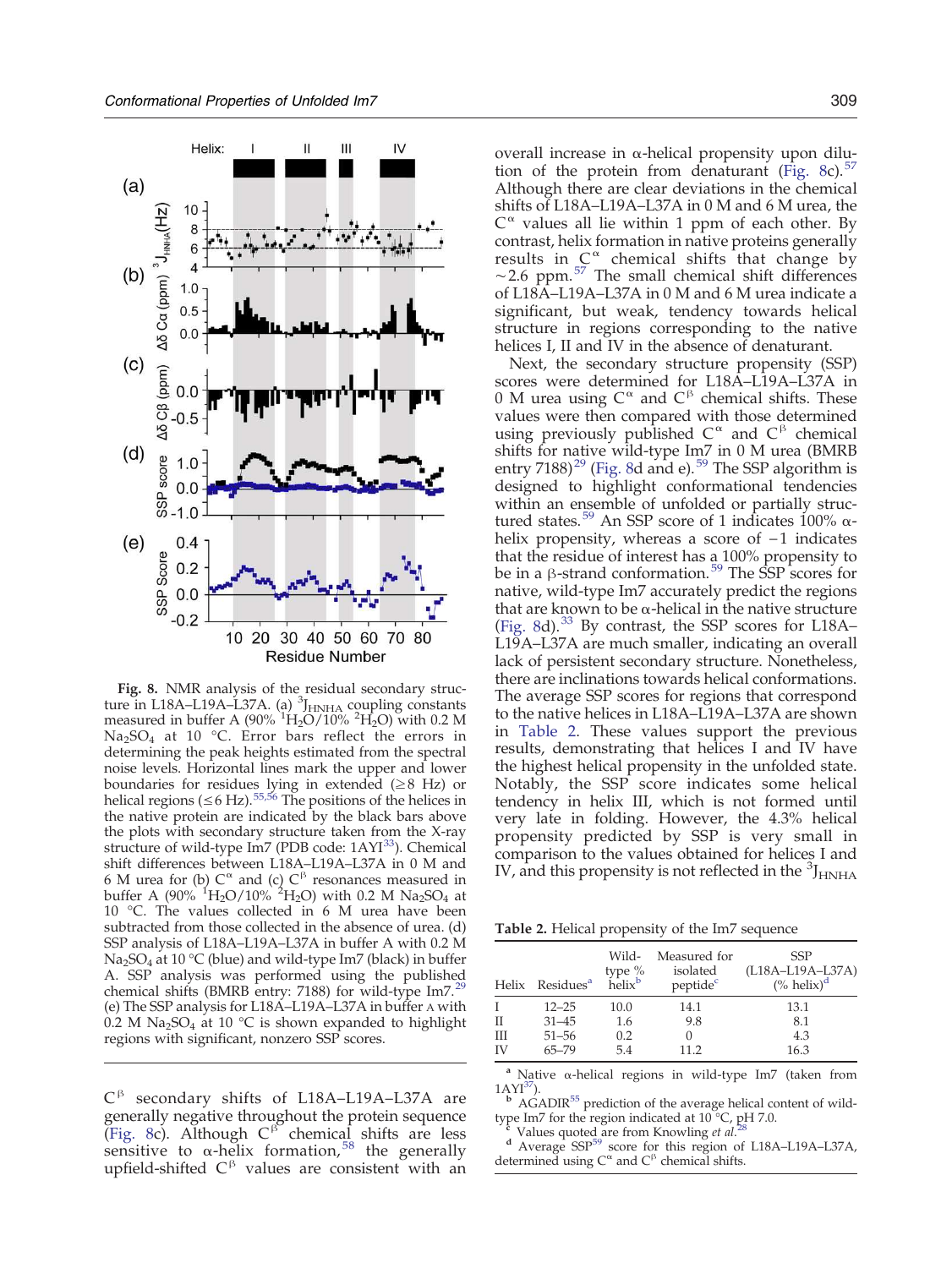coupling constants for residues for which their values could be determined [\(Fig. 8](#page-9-0)a). Estimates of helical propensity using the prediction algorithm  $AGADIR<sup>60</sup>$  $AGADIR<sup>60</sup>$  $AGADIR<sup>60</sup>$  $AGADIR<sup>60</sup>$  $AGADIR<sup>60</sup>$  and studies of synthetic peptides with sequences equivalent to the four helical regions of native Im7 also predict a weak helical propensity for these regions of the protein sequence that correlate with the SSP scores measured for L18A–L19A–L37A in 0 M urea [\(Table 2\)](#page-9-0)[.](#page-16-0) $^{28}$  $^{28}$  $^{28}$  These results suggest that the helical structure present in the unfolded state of Im7 reflects the natural helical propensity of the polypeptide sequence, rather than additional helical structure that may be induced by the collapse of the polypeptide chain in the absence of chaotrope.

## Polypeptide chain dynamics of unfolded Im7

Backbone dynamics of L18A–L19A–L37A were investigated by measuring backbone transverse relaxation ( $^{15}$ N R<sub>2</sub>) rates and {<sup>1</sup>H}<sup>-15</sup>N heteronuclear steady-state nuclear Overhauser enhance-ments (NOEs) ([Fig. 9\)](#page-10-0).  $\{^1\text{H}\}$ - $^{15}\text{N}$  NOE data, determined for 62 residues, have values ranging from −0.96 to 0.29 [\(Fig. 9](#page-10-0)a). The values indicate flexibility throughout the protein, as all  ${^{1}H}$  $^{15}N$ NOEs are below the average value  $(+0.78)$  expected for the amide groups of a rigid globular protein that is tumbling isotropically[.](#page-18-0)<sup>[62](#page-18-0)</sup> The  $\{^1H\}^{-15}N$  NOEs measured in 6 M urea are very similar to those in 0 M urea [\(Fig. 9a](#page-10-0)), indicating that urea is not significantly modulating backbone dynamics that can be detected by this experiment (i.e., motion occurring on the picosecond-to-nanosecond timescale)[.](#page-18-0)<sup>[63](#page-18-0)</sup> Na<sub>2</sub>SO<sub>4</sub> modulates line broadening in the  ${}^{1}$ H- ${}^{15}$ N HSQC spectrum of L18A-L19A-L37A (Fig. [4e](#page-4-0) and f). Therefore, the  $^{15}N R_2$  relaxation rates were measured in both 0 M and  $0.\overline{2}$  M Na<sub>2</sub>SO<sub>4</sub>.<sup>15</sup>N  $R<sub>2</sub>$  relaxation rates were measured for 75 out of 87 residues for this variant in  $0 \text{ M Na}_2\text{SO}_4/0 \text{ M}$  urea, 76 out of the 87 residues of L18A–L19A–L37A in 0.2 M Na2SO4/0 M urea and 62 out of the 87 residues in 0.2 M Na<sub>2</sub>SO<sub>4</sub>/6 M urea ([Fig. 9b](#page-10-0)). Analysis of the  $R_2$ rates reveals the presence of significant nonrandom structure in L18A–L19A–L37A indicated by increased  $R_2$  rates, relative to the intrinsic  $R_2$  values [estimated using Eq. [\(8](#page-15-0))]. Interestingly, there is a small increase in the  $R_2$  rates of L18A–L19A–L37A in 0 M  $\text{Na}_2\text{SO}_4$ /0 M urea compared with the values obtained in 6 M urea, especially in residues located in helices I and IV ([Fig. 9b](#page-10-0)). This could reflect decreased conformational flexibility in the unfolded state or an increase in the exchange between different species in the absence of the chaotrope. The  $R_2$  rates increase further in the presence of 0.2 M Na2SO<sup>4</sup> , consistent with further, now significant, conformational exchange between different species. Nonetheless, the clusters of residues with increased  $R_2$  rates in 0 M Na<sub>2</sub>SO<sub>4</sub>/0 M urea lie in regions that are helical in the native protein and correspond well



Fig. 9. Backbone  $^{15}N$  relaxation rates and  ${^{1}H}$  $-{}^{15}N$ NOEs of L18A–L19A–L37A measured in 0 M and 6 M urea. (a)  $\binom{1}{1}$ -<sup>15</sup>N NOEs of the L18A-L19A-L37A in buffer A  $(90\%~^{1}H_{2}O/10\%~^{2}H_{2}O)$  with 0.2 M Na<sub>2</sub>SO<sub>4</sub> and 0 M urea (black), or 6 M urea (red). (b)  $^{15}N$  transverse relaxation rates  $(50.66 \text{ MHz})$  in  $0 \text{ M Na}_2\text{SO}_4$  (green),  $0.2 \text{ M Na}_2\text{SO}_4$  (black) or 6 M urea with 0.2 M Na<sub>2</sub>SO<sub>4</sub> (red). All data were acquired in buffer A (90%  ${}^{1}H_{2}O/10\%$   ${}^{2}H_{2}O$ ) at 10 °C. Data are plotted against residue number, with native helices indicated by the grey-shaded regions. The broken line in (b) represents the intrinsic  ${}^{15}N R_2$  relaxation of a polypeptide chain with the sequence of L18A–L19A–L37A Im7 [determined using Eq. [\(8\)](#page-15-0)]. Errors are shown but are smaller than the symbols for many of the data points. (c) Plots of AABUF (red) and the helix propensities (black) for L18A–L19A–L37A. AABUF value[s](#page-18-0) $61$  were calculated with the ExPASy tool ProtScale [\(http://www.us.expasy.org/tools/protscale.html](http://www.us.expasy.org/tools/protscale.html)) and normalised from 0 to 10. Helix propensities were calculated with AGADIR (pH 7[.](#page-18-0)0, 10  $^{\circ}$ C).

with the average area buried upon folding (AABUF) ([Fig. 9](#page-10-0)c). The AABUF is proportional to the hydrophobic contribution of a residue to the conformational free energy of a protein[.](#page-18-0)<sup>[61](#page-18-0)</sup> Previous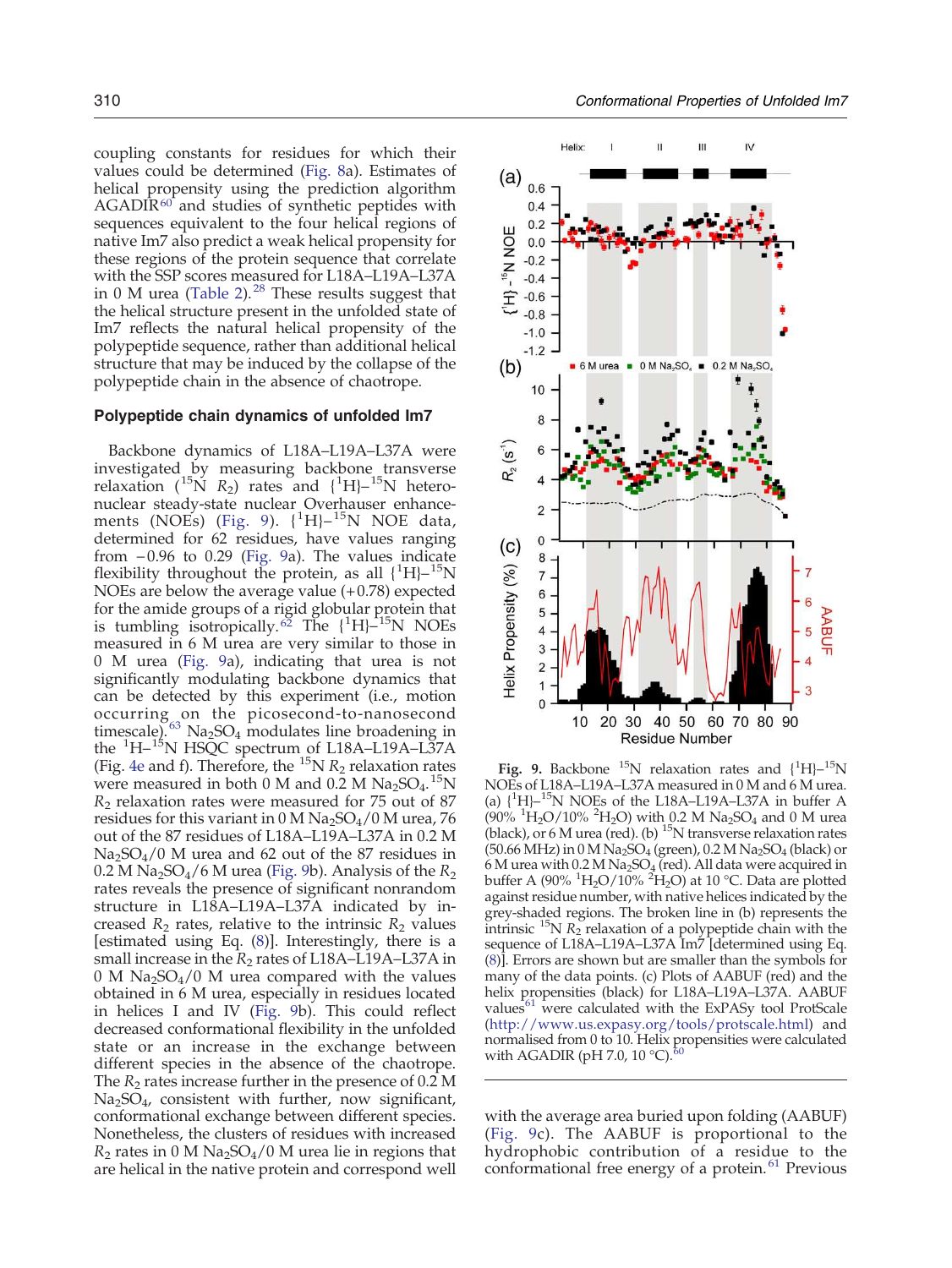results have shown that the extent of residual secondary structure and AABUF correlate with sequence-dependent dynamic variations due to cluster formation in other denatured and unfolded states[,](#page-18-0) such as acid-unfolded apomyoglobin, <sup>[64](#page-18-0)</sup> the Δ131Δ fragment of staphylococcal nuclease[65](#page-18-0) and the lambda repressor denatured state[.](#page-16-0)<sup>[20](#page-16-0)</sup> This correlation for L18A–L19A–L37A suggests that hydrophobic interactions may be responsible for the deviations in  $R<sub>2</sub>$  rates from those estimated from a random-coil model ([Fig. 9b](#page-10-0)). The pattern of  $R_2$  rates of L18A–L19A–L37A in 0 M  $\overline{Na_2SO_4}/0$  M urea closely resembles the previously reported  $R_2$  rates of wild-type Im7 in 6 M urea, as well as those of L18A-L19A–L37A in 6 M urea [\(Fig. 9b](#page-10-0))[.](#page-17-0)<sup>[29](#page-17-0)</sup> Four clusters (centred at L18, V42, Y56 and K73, named clusters I, II, III and IV) with increased  $R_2$  rates were previously interpreted to indicate hydrophobic clustering within aliphatic/aromatic-rich regions of the Im7 sequence that encompass the helix-forming regions of the protein [\(Fig. 9c](#page-10-0))[.](#page-17-0)<sup>[29](#page-17-0)</sup> These results suggest that clustering of hydrophobic regions in the unfolded state of L18A–L19A–L37A is preserved even when the protein is dissolved in 6 M urea.

To determine whether the four hydrophobic clusters observed in L18A–L19A–L37A form long-range interactions, we created the amino acid substitutions F15A and F41A in L18A–L19A–L37A and we examined the effect of these substitutions on the dynamics of the entire polypeptide chain using  $^{15}N R_2$ relaxation measurements. F15A was previously chosen as probe for long-range interactions within the urea-unfolded state of Im7, since this is the largest hydrophobic residue in cluster I. Should the clusters interact, a significant change in the dynamic properties of clusters II, III and IV would be expected to occur in this variant[.](#page-17-0)<sup>[29](#page-17-0)</sup> Similarly, F41A was chosen to probe for long-range interactions made by cluster II. Resonances of these variants were assigned by comparison with the spectrum of  $\rm{^{1}H-^{15}N}$  HSQC of L18A–L19A–L37A, and backbone  $^{15}N R_2$  relaxation rates were determined for 69 residues of the variant F15A–L18A–L19A–L37A and 58 residues of the variant L18A–L19A–L37A–F41A (Fig. S3a and b). Chemical shift changes for resonances surrounding the hydrophobic amino acid substitution sites were observed, resulting in residues 13–16 in the F15A– L18A–L19A–L37A variant and residues 39–45 in the L18A–L19A–L37A–F41A variant not being assigned (Fig. S3a and b). Nonetheless, chemical shift differences for the residues that could be assigned in each of the two variants were small compared with those of L18A–L19A–L37A, with F15A–L18A–L19A–L37A exhibiting average chemical shift changes of  $\Delta\delta_{\text{N}} = 0.16 \pm 0.14$  ppm and  $\Delta\delta_{\text{H}} = 0.03 \pm 0.03$  ppm, while L18A–L19A–L37A–F41A exhibits average chemical shift differences of  $\Delta\delta$ <sub>N</sub> = 0.06 ± 0.06 ppm and  $\Delta\delta_H = 0.01 \pm 0.02$  ppm. Similarly, no significant change in  $R_2$  relaxation rates was observed in regions distant from the amino acid substitution site, while small deviations in  $R_2$  values close to the site of substitution were observed (Fig. S3). Together, the data suggest that the conformational properties of these variants are very similar to those of L18A– L19A–L37A and indicate that stabilising, intercluster hydrophobic interactions do not persist in the unfolded state of Im7 in the absence of urea. Instead, local clustering and hydrophobic residues are consistent with the chemical shift changes and deviations in  $R<sub>2</sub>$  values close to the substitution site. Local hydrophobic clustering rather than long-range hydrophobic interactions were also observed for the wild-type Im7 in 6 M urea[.](#page-17-0) $^{29}$  $^{29}$  $^{29}$  Taken together, the data suggest that L18A–L19A–L37A is a dynamic ensemble of species that contains four clusters of locally interacting residues that lack persistent long-range hydrophobic interactions between the clusters but retain a small, overall preference for α-helical secondary structure.

# **Discussion**

## The unfolded state of Im7 is collapsed but lacks persistent secondary structure

The results above demonstrate that the sequence substitutions L18A, L19A and L37A destabilise Im7 significantly such that the unfolded state is predominantly populated under ambient conditions. The isodichroic point observed in the far-UV CD spectrum of all three variants in [Fig. 3a](#page-3-0) indicates that all three destabilised variants are in conformational exchange between the unfolded state of Im7 and a more structured species. In addition, the similarity between the <sup>1</sup>H-<sup>15</sup>N HSQC spectrum of the L18A-L19A and the L18A–L19A–L37A variant in the absence of Na2SO<sup>4</sup> provides compelling evidence, that despite the differences in amino acid substitutions, both the proteins populate comparable unfolded states. Furthermore, the ability of L18A–L19A–L37A to populate a native-like conformation has been demonstrated, indicating that the amino acid substitutions introduced into the protein have not disrupted the sequence information required to adopt the native fold. Together, these results suggest that the L18A– L19A–L37A variant is an excellent mimic of the unfolded state of Im7 in ambient conditions.

Measurements of the properties of this species using far- and near-UV CD, fluorescence and NMR indicate that this protein lacks significant secondary structure and persistent tertiary interactions. Nonetheless, the ensemble possesses an overall residual helicity of approximately 6–9% as measured by far-UV CD spectroscopy and NMR (overall SSP score) that results from the inherent properties of the Im7 sequence (local helical propensity and hydrophobicity). The unfolded state created here is approximately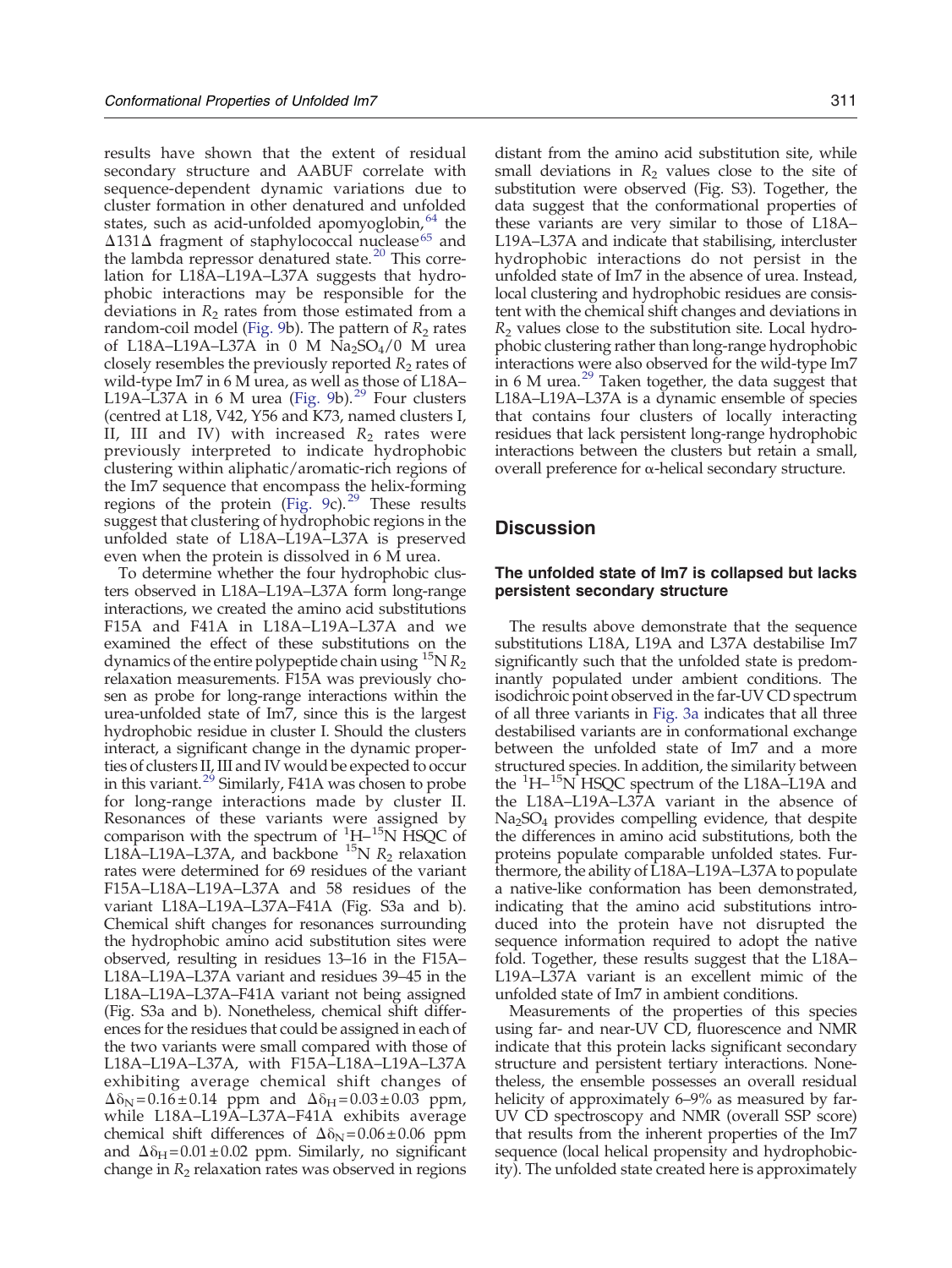<span id="page-13-0"></span>30% more compact than its counterpart in 6 M urea, qualitatively in agreement with observations made by smFRET studies that revealed compaction of the unfolded state in the absence of urea[.](#page-16-0) $24$  The overall low helicity of the unfolded ensemble of L18A– L19A–L37A is consistent with measurements of the helical propensities of synthetic peptides with sequences corresponding to the individual helices of Im7 and using the secondary-structure prediction algorithm AGADIR[.](#page-16-0)<sup>[28,60](#page-16-0)</sup> Considering all of the experimental data obtained, the unfolded state of Im7 is envisaged to be collapsed, to lack persistent long-range interactions and to possess only inklings of helical structure.

## Implications for the folding of Im7

Recent extensive simulations of rapidly folding proteins suggest that there is a strong correlation between helical propensity within the unfolded state and the order of formation of local native-like structure along the folding transition path[.](#page-18-0)<sup>[66](#page-18-0)</sup> Additionally, the formation of only a subset of key longrange native contacts in the unfolded state may be sufficient to establish a native-like topology and stabilize the transiently formed secondary structure[.](#page-18-0)<sup>[66](#page-18-0)</sup> Despite lacking persistent interactions, residual structure in the unfolded state of Im7 could contribute to the determination of the rate and/or mechanism of folding to the native state. In this context, it is interesting to note that all four regions corresponding to helices in native Im7 populate helical conformations ([Table 2](#page-9-0)). It is somewhat surprising that helix III shows a tendency towards α-helical conformations given this is the last helix to form during folding and has little, if any, predicted helical propensity ([Table 2](#page-9-0)). Studies on the folding mechanism of Im7 have shown that helices I and II form crucial interactions within the first transition state (TS1) for folding (Fig. S1), specifically involving residues L18, L19 and L37[.](#page-16-0)<sup>[27](#page-16-0)</sup> Despite substituting these three leucine residue with alanine in L18A– L19A–L37A, the sequence is still able to fold to a native conformation provided that suitable stabilising conditions are formed (herein, provided by binding to ColE7). Conformational exchange observed in the presence of  $Na<sub>2</sub>SO<sub>4</sub>$  suggests that L18A–L19A–L37A is able to fold into the intermediate state, albeit transiently. Previous Φ-value analysis has shown that as Im7 folds from TS1 to the Istate, helix IV forms nonnative interactions with helices I and II, precluding the docking of helix  $III<sup>27</sup>$  $III<sup>27</sup>$  $III<sup>27</sup>$ Helix IV is the most populated helix within L18A– L19A–L37A and its pre-organisation may contribute to the folding mechanism. Together, these data confirm the validity of using L18A–L19A–L37A as a mimic of the unfolded state of the wild-type protein, since the sequence is able to fold to both the on-pathway intermediate and native states.

Comparison of the results presented here, along with previous studies of urea-denatured  $\text{Im}7.29$  $\text{Im}7.29$ reveals that the unfolded states of Im7 in 0 M and 6 M urea have remarkably similar structural properties, since neither ensemble has significant secondary structure, both contain four elements of local hydrophobic clusters and neither contains persistent tertiary interactions. Nonetheless, significant changes in the unfolded state of Im7 occur upon dilution from denaturant. Firstly, the unfolded state becomes more compact in the absence of urea. Additionally, an overall increase in helicity, particularly in helices I and IV, occurs when the chaotrope is removed, which could drive, or be driven by, the concomitant collapse[.](#page-18-0)  $67$  In the case of the wild-type unfolded sequence, the formation of stabilising long-range interactions, particularly involving side chains in helices I and II, would trigger folding[.](#page-16-0) Transient long-range interactions within the unfolded state of Im7 have not yet been probed and further investigation will be required to reveal whether such interactions prime the ensemble to fold by transiently sampling the persistent interactions that are formed in TS1. Persistent interactions define TS1 and, thereby, mark the first stable interactions that commit the sequence of Im7 to fold to a compact globular structure.

# Comparison with residual structure in other model proteins

Compaction of the polypeptide chain under nondenaturing conditions has been observed for many protein sequences placed under conditions that do not permit folding[.](#page-16-0)[10,19,68,69](#page-16-0) For example, a radius of gyration or hydration that is approximately 1.3–1.5 times that of the folded state has been reported for the Drosophila drk N-terminal (drkN) domain[,](#page-16-0)<sup>[10](#page-16-0)</sup> the Nterminal (NTL9) and the C-terminal domain (CTL9) of ribosomal protein L[9](#page-16-0)<sup>[19,68](#page-16-0)</sup> and the  $\Delta$ 131 $\Delta$  fragment of staphylococcal nuclease[.](#page-18-0)<sup>[65,69](#page-18-0)</sup> These measurements of compaction are comparable to the observations made here for L18A–L19A–L37A, for which the  $R_h$  is 1.4 times larger than that of native wild-type Im7. Interestingly, Anil et al. demonstrated that the same unfolded sequence could have markedly different levels of secondary structure yet share the same  $R_h$ values, suggesting that compaction should not be considered diagnostic of residual structure[.](#page-16-0)<sup>[19](#page-16-0)</sup> Furthermore, Kohn et al. have shown that even a random unfolded polypeptide chain exhibits compaction compared with its corresponding urea-denatured state, indicating that compaction of the unfolded state need not be mediated by sequence-dependent interactions[.](#page-18-0)<sup>[70](#page-18-0)</sup> Collapse is likely mediated by hydrophobic and electrostatic interactions that could be driven by a combination of nonspecific structural properties of the protein and also specific interactions that could be important for folding[.](#page-18-0) $71$  Further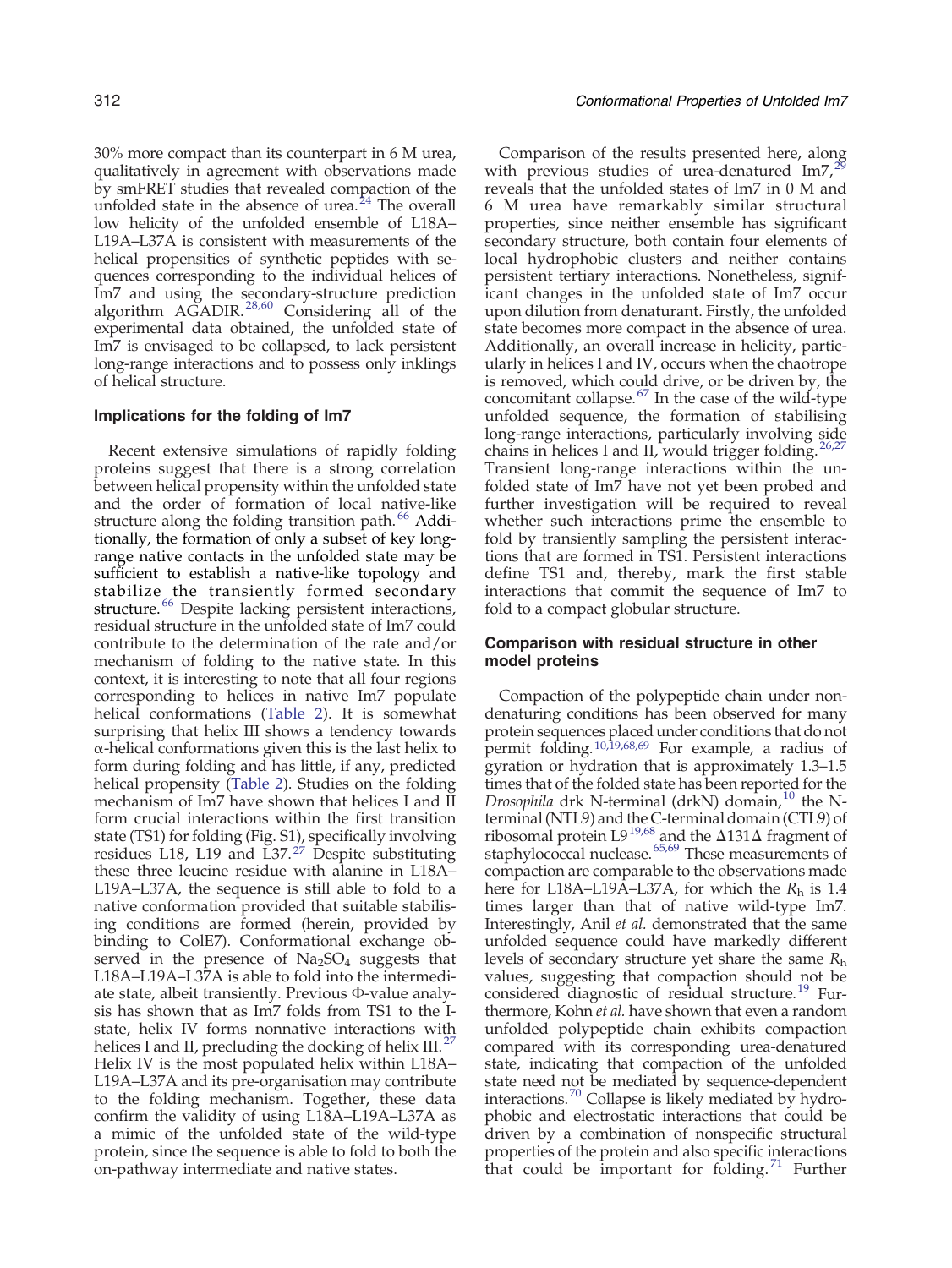<span id="page-14-0"></span>experiments, for example, using paramagnetic relaxation enhancements and relaxation dispersion NMR methods combined with detailed simulation methods, such as those studies conducted in the Forman-Kay[,](#page-16-0)<sup>[10,72](#page-16-0)</sup> Vendruscolo,<sup>[21](#page-16-0)</sup> Poulse[n](#page-18-0)<sup>[73](#page-18-0)</sup> and Blackl[e](#page-18-0)dge<sup>[74](#page-18-0)</sup> and co-workers, will be required to define the origins of the residual structure observed in the unfolded state of L18A–L19A–L37A in more detail.

Although it is difficult to classify and compare the extent of residual structure within unfolded states of different protein, it is becoming clear that these ensembles form a broad range of structures[.](#page-18-0)<sup>[76](#page-18-0)</sup> The extent of observed residual structure ranges from highly disordered states (e.g., chymotrypsin inhibitor  $2^{76}$  $2^{76}$  $2^{76}$  $2^{76}$ ) to denatured states that possess significant residual structure and persistent tertiary contacts in nondenaturing conditions, such that they can be classed as folding intermediates (e.g., engrailed homeodomai[n](#page-16-0) $^{18}$  $^{18}$  $^{18}$ ). The results presented here suggest that the unfolded state of Im7 lacks persistent structure and is nearer the "disordered" end of this spectrum of unfolded protein conformers. The lack of persistent helical structure in the unfolded state of Im7 is consistent with a nucleation–condensation mechanism for the intermediate formed from the unfolded state that defines the first stage of Im7 folding. In members of the homeodomain family, the extent of residual helical structure in the denatured state corresponds to a spectrum of folding mechanisms from diffusion–collision for highly structured denatured proteins to nucleation–condensation in proteins that lack significant helical propensity in their denatured state[.](#page-18-0)<sup>[77](#page-18-0)</sup> Hydrophobic interactions have also been implicated as important sites for initiation of protein folding[.](#page-16-0)<sup>[5](#page-16-0)</sup> The results presented here add to the emerging understanding of residual structure in the unfolded ensembles of  $\alpha$ -helical proteins. A combination of secondary structure propensity and hydrophobic interactions determines the nature of subsequent folding steps taken and ultimately leads to the malleability observed in the transition states populated during folding[.](#page-18-0)<sup>[77](#page-18-0)</sup> In the case of Im7, both hydrophobic clustering in specific regions of the polypeptide chain and local helical propensity define the starting point of folding, which ultimately leads to an efficient search to folded species that are required for colicin binding and cell survival[.](#page-17-0) $36$ ,

# Materials and Methods

#### Expression, purification and mutagenesis

All variants were created from wild-type Im7 containing an N-terminal hexahistidine tag[.](#page-17-0)<sup>[30](#page-17-0)</sup> Mutants were created using the Stratagene QuikChange Site-Directed Mutagenesis Kit following the manufacturer's instructions, except that the incubation time with DpnI was increased from 1 h to overnight. Genes were sequenced to confirm that mutagenesis had been successful. Proteins were overexpressed in E. coli cells and purified as described  $\mu$ <sup>[38](#page-17-0)</sup> with the exception that anion-exchange chromatography was carried out using Source 15Q resin (GE Healthcare). Protein was loaded onto the column in 50 mM sodium phosphate (pH 6.0), the column was washed with 2 column volumes of this buffer and protein was eluted with a gradient of 0–0.65 M NaCl.  $\mathrm{^{15}N/^{13}C}$ labelled proteins were expressed in BL21(DE3) cells and<br>grown in <sup>15</sup>N/<sup>13</sup>C-enriched medium containing 1 g/L of  $15$ NH<sub>4</sub>Cl and 2 g/L of uniformly labelled  $13^{\circ}$ C-glucose. Protein was shown to be  $> 95\%$  pure using SDS-PAGE and of the expected mass (determined using electrospray ionisation mass spectrometry). Unless indicated otherwise, all proteins were dissolved in buffer A containing 50 mM sodium phosphate and 1 mM EDTA (pH 7.0).

#### Circular dichroism

Data were collected on a Jasco J715 CD spectropolarimeter (Great Dunmow, Essex, UK). The CD signal for measurements in the far-UV region (200–260 nm) was recorded in a 1-mm-path-length cell with a protein concentration of 0.2 mg/ml. Far-UV CD spectra were recorded using a 1- nm bandwidth, a 1- nm resolution, a 20- nm/min scan speed and a response time of 8 s, averaging 5 scans. Measurements in the near-UV CD spectrum (250–350 nm) were recorded at a protein concentration of 1.5 mg/ml using a 1-cm-path-length cell, with a 1- nm bandwidth, a 0.5- nm resolution, a 10- nm/min scan speed and a response time of 4 s, averaging over 12 scans. The measured mean residue ellipticity was used to estimate helical content, using [Eq.](#page-13-0) [\(1\)](#page-13-0). The scaling factor 50 is included as 50% of the residues in wild-type Im7 are in a helical conformation, as defined in the Protein Data Bank (PDB) entry 1AYI[.](#page-17-0)<sup>3</sup>

% Helical Content = 
$$
\left(\frac{\text{MRE}_{222 \text{ nm}}^{\text{variant}}}{\text{MRE}_{222 \text{ nm}}^{\text{Im7}}}\right) \times 50
$$
 (1)

#### Equilibrium denaturation curves

Data were collected on a Photon Technology International fluorimeter (Ford, West Sussex, UK), with a 1-cm-pathlength cuvette or a Jasco J715 CD spectropolarimeter with a 1-mm-path-length cuvette. Solutions of protein containing 0–8 M urea in 0.2- M increments were used, with a final protein concentration of 0.1 mg/ml for fluorescence samples and  $0.2$  mg/ml for far-UV CD samples. All samples were incubated overnight at 10 °C before measurements were taken. The CD signal at 222 nm was measured using a bandwidth of 1 nm, a response time of 1 s and the average signal taken over 1 min. Data for the wild-type protein were fitted to a model describing a two-state transition:

$$
\text{Signal} = \frac{\left( (a[\text{urea}] + b) \exp^{\left(\Delta G_{\text{UF}}^* - M_{\text{UF}}[\text{urea}]\right) / RT} + (c[\text{urea}] + d) \right)}{\left(1 + \exp^{\left(\Delta G_{\text{UF}}^* - M_{\text{UF}}[\text{urea}]\right) / RT}\right)}
$$
\n(2)

where  $\Delta G^{\circ}_{\text{UF}}$  (kJ mol<sup>-1</sup>) is the equilibrium stability,  $M_{\text{UF}}$  is the equilibrium  $m$ -value,  $a$  and  $c$  represent the denaturant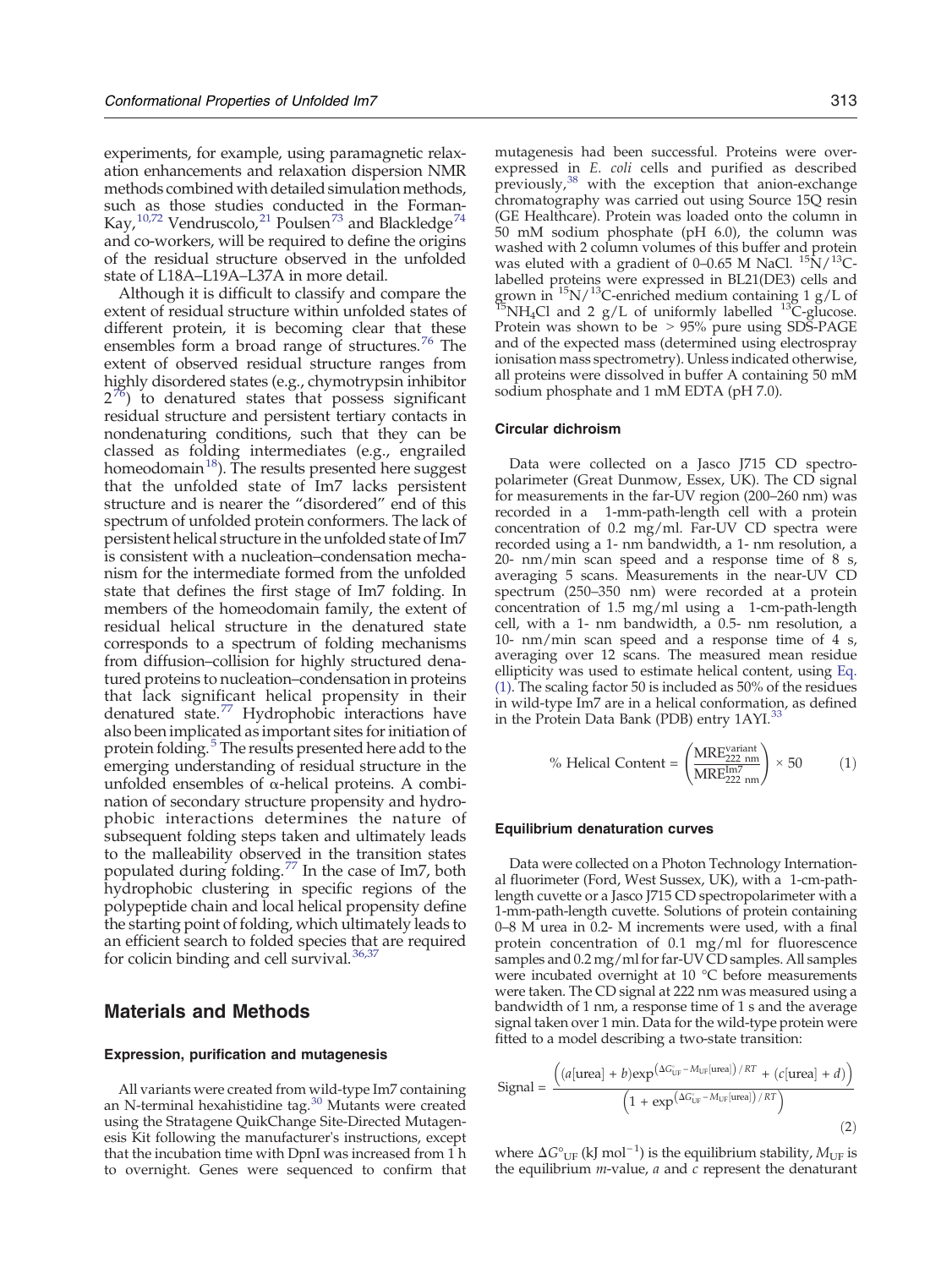<span id="page-15-0"></span>dependence of the folded and unfolded signal intensities, respectively, and  $b$  and  $d$  are the signal intensities of the folded and unfolded states, respectively, in the absence of denaturant. The fluorescence intensity was an insensitive probe of protein folding for the variants and therefore fluorescence emission spectra were monitored, using an excitation wavelength of 280 nm. Fluorescence emission was recorded from 300 to 400 nm in 1-nm increments, integrating for 1 s at each wavelength.

## Analytical ultracentrifugation

Sedimentation velocity experiments were carried out with a Beckman Optima XL-I analytical ultracentrifuge (Beckman, Palo Alto, CA) using an An-50 Ti or An-60 Ti rotor at 10 °C, 50,000 rpm, and using conventional aluminum double-sector centerpieces with sapphire windows. Samples were prepared by dissolving lyophilised protein in buffer A followed by overnight dialysis against this buffer. The dialysate was used as a buffer blank solution. Radial absorbance scans ( $\lambda$  = 280 or 296 nm) were collected at 300-s intervals. The sedimentation coefficients (S) were analysed in terms of a size distribution function  $c(S)$  using the program SEDFIT[.](#page-18-0)<sup>[78](#page-18-0)</sup> Experimentally determined sedimentation coefficients were corrected to standard conditions (20 °C) in water to give corrected sedimentation coefficient  $(S_{20,w})$  values using the solvent density ( $\rho$ ) and protein partial specific volumes  $\overline{\langle v \rangle}$ , which were calculated using SEDNTERP software  $\frac{79}{5}$  $\frac{79}{5}$  $\frac{79}{5}$  S<sub>20,w</sub> values were used according to the Svedberg equation to determine the translational friction coefficient (f) of the protein using [Eq. \(3\),](#page-14-0) where M is the molecular weight of the protein,  $\bar{v}$  and  $\rho_{20,w}$  are the partial specific volume of the protein and solvent density, respectively, calculated under standard conditions and  $N_A$  is Avogadro's number. Sedimentation coefficients are reported in Svedberg units (S), which correspond to  $10^{-13}$  s[.](#page-18-0)<sup>1</sup><sup>1</sup>

$$
S_{20,w} = \frac{M\left(1 - \overline{v}_{20,w} \rho_{20,w}\right)}{N_A f} \tag{3}
$$

Experimentally determined frictional coefficients were compared with the frictional coefficient that would be expected for a rigid, hydrated spherical molecule of equal volume  $(f_0)$  determined using [Eq. \(4\),](#page-14-0) based on the Stokes equation[,](#page-18-0)  $80$  where  $\eta$  is the viscosity of the solution and  $R_0$ is the radius of the sphere.

$$
f_0 = 6\pi \eta R_0 \tag{4}
$$

Frictional ratios  $(f/f_o)$  provide a measure of the compaction of the protein compared with a perfect sphere[.](#page-18-0)<sup>[80](#page-18-0)</sup> Since the frictional coefficient of the protein is proportional to the radius of hydration  $(R_h)$ , it has been used to determine an estimate of the  $R_h$  for the proteins studied, by comparison with the Stokes radius  $(R_0)$  using [Eq. \(5\)](#page-14-0).

$$
\frac{f}{f_0} \cdot R_0 = R_h \tag{5}
$$

#### In vivo colicin assays

JM83 E. coli cells were transformed with a pTrc99a plasmid encoding the Im7 gene of interest and inoculated into 0.7% LB agar containing 50 μg/ml carbenicillin and 1 mM IPTG. This was poured onto a precast 1.5% LB agar plate, and once set, a serial dilution of E7 colicin was spotted onto the plate[.](#page-17-0) This assay is described by Wallis et  $al^{48}$  $al^{48}$  $al^{48}$ .

#### In vivo LuxA assays

This assay makes use of an SOS-inducible chromosomal lux operon to detect DNA damage induced by ColE7 in reporter cells[.](#page-17-0)<sup>[50](#page-17-0)</sup> E. coli DPD1718 contain a fusion of the E. coli recA promoter region with the Photorhabdus luminescens luxCDABE reporter integrated into the lacZ locus of E. coli DPD1692[.](#page-17-0)<sup>[50](#page-17-0)</sup> E. coli DPD1718 were transformed with a pTrc99a plasmid encoding the Im7 gene of interest, and overnight cultures were grown in  $\overline{LB}$  at 37 °C in 10-ml culture volumes. Cultures were then diluted 1:50 into a final volume of 100 ml of LB media and grown for 2 h at 37 °C in the presence of 30 μg/ml chloramphenicol and 50 μg/ml carbenicillin. We then added 1 mM IPTG to the cultures, and they were allowed to grow for another hour until an  $OD_{600}$  of 0.4–0.5 was reached within the culture flasks. The cells were then diluted 1:2 and 100 μl was added to a 96-well optical bottom microtitre plate (Corning®) prewarmed to 37 °C. ColE7 (4 μl; final concentration, 4 nM) was then added. All assays were performed in a PerkinElmer EnVision microtitre plate reader. Induction of luminescence was followed over a period of 90 min, with readings taken every 600 s. Cell densities were monitored by measuring the OD at 492 nm. The gamma values were determined at the 50 -min time point according to Eq. [\(6\)](#page-14-0), where  $L_{\text{sample}}$  is the luminescence value of the cell strain of interest corrected for cell density and  $L_{control}$  is the cell density corrected luminescence value of control cells that were not challenged with ColE7.

$$
\gamma = \frac{L_{\text{sample}} - L_{\text{control}}}{L_{\text{control}}}
$$
(6)

#### Isothermal titration calorimetry

Experiments were carried out using a VP-ITC (Microcal) calorimeter following the manufacturer's instructions. Briefly, lyophilised protein samples were extensively dialysed overnight at 4 °C in the assay buffer (50 mM MOPS at pH 7.0 containing 1 mM EDTA). The assay buffer and proteins were filtered (0.22 μM pore size) and diluted to the working concentration (10 μM ColE7 DNase domain and 120 μM L18A–L19A–L37A) and degassed immediately prior to use. Experiments were performed at 298 K with an initial injection of 5 μl followed by a series of injections of 7.5 μl. The resulting binding isotherm was fitted to a 1:1 binding model using the software provided by the manufacturer, although the high affinity of the complex prohibited accurate measurement of the  $K_d$  from this experiment.

#### NMR spectroscopy

All NMR experiments were carried out at 10 °C using † Available at <http://www.rasmb.bbri.org> Marian Unity Inova spectrometers operating at <sup>1</sup>H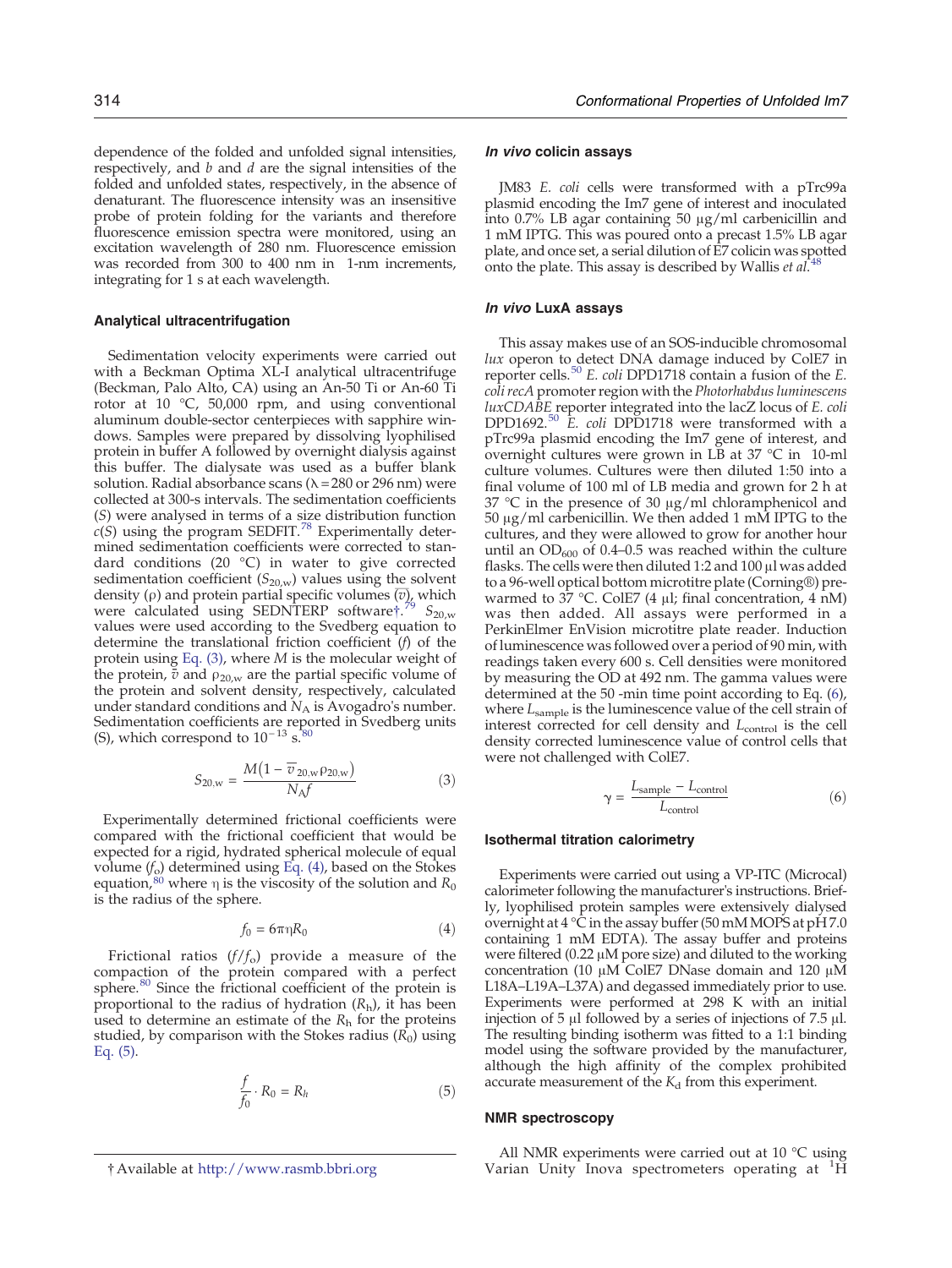<span id="page-16-0"></span>frequencies of 500, 600 and 750 MHz. Protein samples in the range of 0.2–0.5 mM were prepared in buffer with 10%  $D_2O$  and in the presence of 0 M, 0.2 M or 0.4 M Na<sub>2</sub>SO<sub>4</sub>, or 0.2 M Na<sub>2</sub>SO<sub>4</sub> and 6 M urea, as indicated. Gradient-<br>enhanced <sup>1</sup>H–<sup>15</sup>N HSQC spectra were acquired using 128 complex points and 16 scans per increment with spectral widths of 8511 Hz and 1800 Hz in the  ${}^{1}$ H and  ${}^{15}$ N dimensions, respectively. Watergate solvent suppression was used, and all NMR data were processed using NMRPipe and analysed in NMRView[.](#page-18-0)<sup>[81,82](#page-18-0)</sup>

Although the Im7 construct used has an additional histidine tag at the N-terminus, assignments have been labelled according to the corresponding residue number in the wild-type untagged sequence. Peak assignments of the L18A–L19A–L37A Im7 variant were determined in the presence of  $0.2 M Na<sub>2</sub>SO<sub>4</sub>$  and in the same buffer with the addition of 6 M urea.  ${}^{1}H$  chemical shifts were referenced directly to external DSS, and the  $^{13}$ C and  $^{15}$ N chemical shifts were referenced indirectly to DSS. <sup>15</sup>N,<sup>13</sup>C-labelled proteins were used to obtain sequential connectivity of  $C^{\alpha}$ and  $C^{\beta}$  resonances by performing HNCACB, CBCA(CO) NH, HN(CO)CA and HNCA experiments. The assignments of the L18A–L19A–L37A Im7 variant in the absence of urea were further confirmed by performing a 120-ms three-dimensional <sup>1</sup>H-<sup>15</sup>N HSQC-NOESY (nuclear Overhauser enhancement spectroscopy)-HSQC experiment. An HNHA experiment was also performed to obtain  $H^{\alpha}$ resonance assignments for L18A–L19A–L37A in the absence of urea. Chemical shift differences were calculated using the temperature, pH and sequence-corrected chem-ical shifts of Kjaergaard et al[.](#page-17-0)<sup>[53,54](#page-17-0)</sup> SSP analysis was performed using  $C^{\alpha'}$  and  $C^{\beta}$  chemical shifts using the algorithm developed by Marsh et al. using the software provided‡[.](#page-18-0) [59](#page-18-0)

Homonuclear three-bond  $J<sub>(HNHA)</sub>$  coupling constants were determined by an HNHA experiment on <sup>15</sup>Nlabelled L18A–L19A–L37A in buffer  $\rm \AA$  (90%  $\rm ^1H_2O/10\%$  $^{2}H_{2}O$ ) in the presence of 0.2 M Na<sub>2</sub>SO<sub>4</sub> at 10 °C. A mixing time (2 $\Delta$ ) of 25.08 ms was used in the pulse sequence described by the method developed by Vuister and Bax[.](#page-18-0)<sup>[83](#page-18-0)</sup> Coupling  $(J<sub>NH</sub>)$  constants can be determined by the diagonal  $(I_{\text{diag}})$  and cross-peak  $(I_{\text{cross}})$  intensities using Eq. [\(7\)](#page-15-0), where  $\Delta$  is the experimental delay in the pulse sequence[.](#page-18-0)<sup>[83](#page-18-0)</sup> Errors were determined from the error in measuring the peak heights determined from the noise level of the spectra.

$$
\frac{I_{\text{cross}}}{I_{\text{diag}}} = -\tan^2(2\pi J_{\text{NH}}\Delta) \tag{7}
$$

Backbone <sup>15</sup>N transverse relaxation measurements were carried out as previously described[,](#page-18-0) $62$  for samples in buffer A. An estimate of the error was determined using duplicate points and spectral noise levels. Relaxation measurements were performed at 500 MHz using a series of 11 experiments with mixing times ranging from 1.60 to 191.6 ms. Backbone  ${}^{15}N R_2$  relaxation rates were modelled and estimated using the approach previously described in Le Duff et  $al.^{29}$  $al.^{29}$  $al.^{29}$  $al.^{29}$  $al.^{29}$  The per-residue sequence-dependent intrinsic  $R_2$  values due to polymer hydrodynamics were calculated from the radius of gyration of each residue and its neighbours modulated by an exponential decrease in persistence along the chain. Sequence-dependent relaxation rates in the absence of clustering were given by Eq. ([8](#page-15-0)):

$$
R_{2i} = k_{R_{2i}} \cdot \sum_{J=1}^{N} \tau_j \cdot e^{\frac{-|i-j|}{\lambda_j}}
$$
 (8)

where  $k_{R_{2i}}$  is an empirical scaling coefficient,  $R_{2i}$  is the intrinsic transverse relaxation rate of each residue, N is the number of residues and  $τ<sub>j</sub>$  and  $λ<sub>j</sub>$  are the intrinsic correlation time of each residue and the persistence length for segmental motion of the polypeptide, respectively. It was assumed that  $\lambda_i$  was 2 for motion deriving from alanine and glycine and 7 for all other residue types. The intrinsic correlation time for each residue,  $\tau_{j}$ , was calculated from Stokes law using Eq. ([9](#page-15-0)):

$$
\tau_j = k_{\rm rg} \cdot R_{\rm g}^3 \tag{9}
$$

where  $k_{rg}$  is an arbitrary scaling factor that was amalgamated with  $k_{R_{2i}}$  and  $R_g$  is the radius of gyration for each residue. Values of  $R_g$  were obtained from Levitt[,](#page-18-0)<sup>[84](#page-18-0)</sup> via the database§ with the exception that the  $R_g$  for proline was increased from 1.25 Å to 2 Å to allow for the reduction of conformational space due to ring closure in the peptide, previously described in the literature[.](#page-18-0)<sup>[85](#page-18-0)</sup>

Heteronuclear NOEs were measured with the proce-dure and pulse sequences described by Farrow et al[.](#page-18-0)<sup>[62](#page-18-0)</sup> Proton saturation was achieved with a 120° pulse applied every 5 ms over 3 s during the 5-s relaxation delay. NOE values were determined as the ratio of the average peak heights with and without proton saturation, with the uncertainties of the NOE values taken to be error in measuring the peak heights determined from the noise level of the spectra.

#### Data bank accession number

Sequence-specific assignments for L18A–L19A–L37A in buffer A with 0.2 M  $Na<sub>2</sub>SO<sub>4</sub>$  and 0 M or 6 M urea have been deposited in the BMRB as entry 17513.

# Acknowledgements

We thank David Brockwell, Alice Bartlett and all members of the Radford and Brockwell groups for many helpful discussions. Many thanks to Richard James for providing the bacterial strain for the LuxA assay. We also acknowledge Amy Barker and Iain Manfield for their assistance with AUC and ITC experiments, respectively. We are grateful to Stuart Warriner and James Titchmarsh who provided the plate reader for luminescence readings. Joerg Gsponer kindly provided images for [Fig. 1](#page-1-0). This work was supported by Wellcome Trust (grants  $062164/z/00/z$  and 075675) and the Biotechnology

‡ <http://pound.med.utoronto.ca/software.html> § <http://www.genome.jp/aaindex>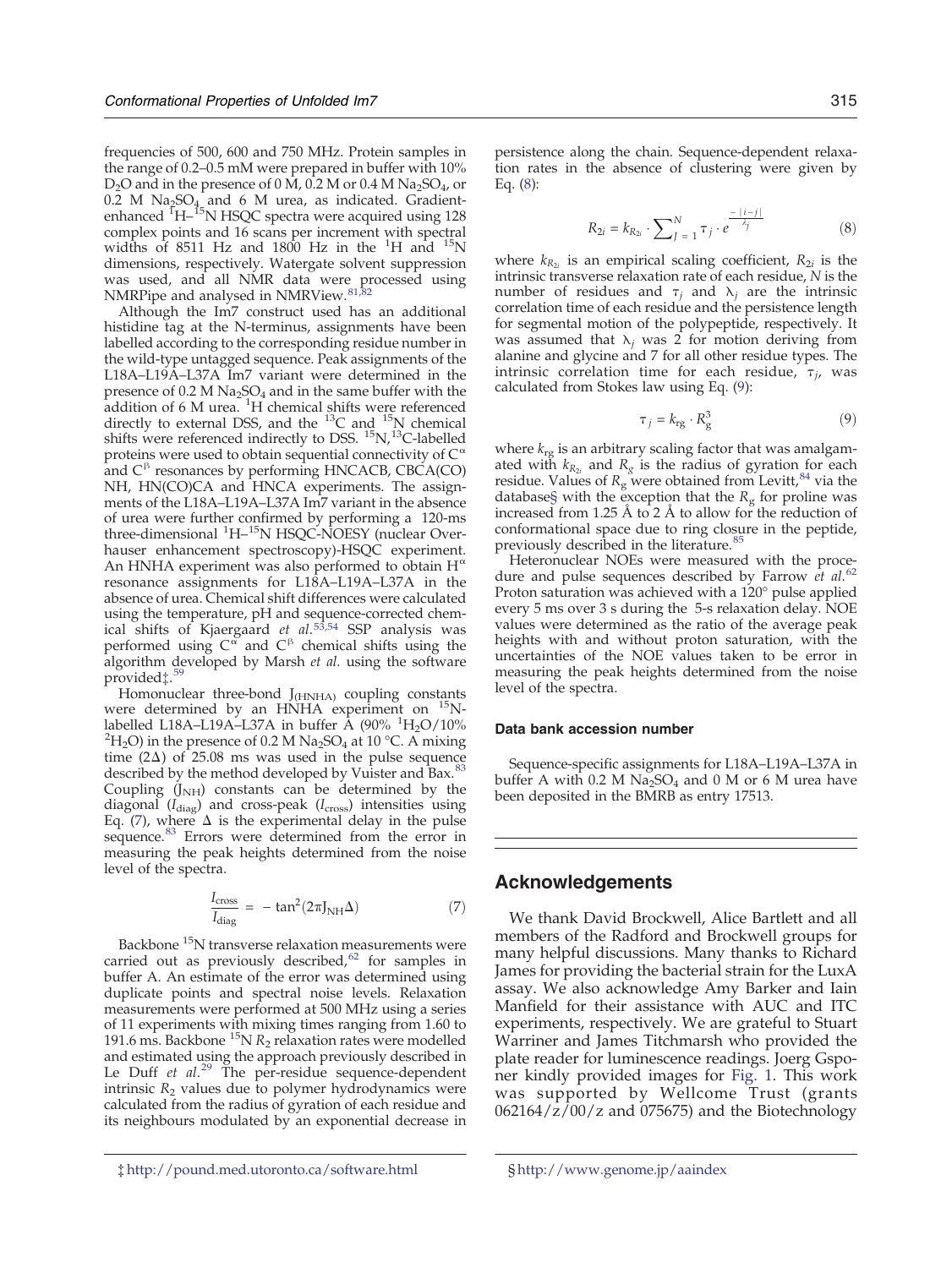<span id="page-17-0"></span>and Biological Sciences Research Council (grants BB/G019452/1 and BB/526502/1).

# Supplementary Data

Supplementary data to this article can be found online at [doi:10.1016/j.jmb.2011.12.041](http://dx.doi.org/10.1016/j.jmb.2011.12.041)

# References

- 1. Bartlett, A. I. & Radford, S. E. (2009). An expanding arsenal of experimental methods yields an explosion of insights into protein folding mechanisms. Nat. Struct. Mol. Biol. 16, 582–588.
- 2. Levinthal, C. (1968). Are there pathways for protein folding. J. Med. Phys. 65, 44–45.
- 3. Dill, K. A. & Chan, H. S. (1997). From Levinthal to pathways to funnels. Nat. Struct. Biol. 4, 10–19.
- 4. Morrone, A., McCully, M. E., Bryan, P. N., Brunori, M., Daggett, V., Gianni, S. & Travaglini-Allocatelli, C. (2011). The denatured state dictates the topology of two proteins with almost identical sequence but different native structure and function. J. Biol. Chem. 286, 3863–3872.
- 5. Felitsky, D. J., Lietzow, M. A., Dyson, H. J. & Wright, P. E. (2008). Modeling transient collapsed states of an unfolded protein to provide insights into early folding events. Proc. Natl Acad. Sci. USA, 105, 6278–6283.
- 6. Modig, K., Jurgensen, V. W., Lindorff-Larsen, K., Fieber, W., Bohr, H. G. & Poulsen, F. M. (2007). Detection of initiation sites in protein folding of the four helix bundle ACBP by chemical shift analysis. FEBS Lett. 581, 4965–4971.
- 7. Bowler, B. E. (2011). Residual structure in unfolded proteins. Curr. Opin. Struct. Biol. doi:[10.1016/](http://dx.doi.org/10.1016/j.sbi.2011.09.002) [j.sbi.2011.09.002](http://dx.doi.org/10.1016/j.sbi.2011.09.002).
- 8. Bruun, S. W., Iešmantavičius, V., Danielsson, J. & Poulsen, F. M. (2010). Cooperative formation of native-like tertiary contacts in the ensemble of unfolded states of a four-helix protein. Proc. Natl Acad. Sci. USA, 107, 13306–13311.
- 9. Wallgren, M., Aden, J., Pylypenko, O., Mikaelsson, T., Johansson, L. B., Rak, A. & Wolf-Watz, M. (2008). Extreme temperature tolerance of a hyperthermophilic protein coupled to residual structure in the unfolded state. J. Mol. Biol. 379, 845–858.
- 10. Marsh, J. A. & Forman-Kay, J. D. (2009). Structure and disorder in an unfolded state under nondenaturing conditions from ensemble models consistent with a large number of experimental restraints. J. Mol. Biol. 391, 359–374.
- 11. Bai, Y. W., Chung, J., Dyson, H. J. & Wright, P. E. (2001). Structural and dynamic characterization of an unfolded state of poplar apo-plastocyanin formed under nondenaturing conditions. Protein Sci. 10, 1056–1066.
- 12. Shan, B., McClendon, S., Rospigliosi, C., Eliezer, D. & Raleigh, D. P. (2010). The cold denatured state of the C-terminal domain of protein L9 is compact and contains both native and non-native structure. J. Am. Chem. Soc. 132, 4669–4677.
- 13. Rosner, H. I. & Poulsen, F. M. (2010). Residue-specific description of non-native transient structures in the ensemble of acid-denatured structures of the all-beta protein c-src SH3. Biochemistry, 49, 3246–3253.
- 14. Huang, J. R. & Grzesiek, S. (2010). Ensemble calculations of unstructured proteins constrained by RDC and PRE data: a case study of urea-denatured ubiquitin. J. Am. Chem. Soc. 132, 694–705.
- 15. Cliff, M. J., Craven, C. J., Marston, J. P., Hounslow, A. M., Clarke, A. R. & Waltho, J. P. (2009). The denatured state of N-PGK is compact and predominantly disordered. J. Mol. Biol. 385, 266–277.
- 16. Reed, M. A. C., Jelinska, C., Syson, K., Cliff, M. J., Splevins, A., Alizadeh, T. et al. (2006). The denatured state under native conditions: a non-native-like collapsed state of N-PGK. J. Mol. Biol. 357, 365–372.
- 17. Schwarzinger, S., Wright, P. E. & Dyson, H. J. (2002). Molecular hinges in protein folding: the urea-denatured state of apomyoglobin. Biochemistry, 41, 12681–12686.
- 18. Religa, T. L., Markson, J. S., Mayor, U., Freund, S. M. & Fersht, A. R. (2005). Solution structure of a protein denatured state and folding intermediate. Nature, 437, 1053–1056.
- 19. Anil, B., Li, Y., Cho, J. H. & Raleigh, D. P. (2006). The unfolded state of NTL9 is compact in the absence of denaturant. Biochemistry, 45, 10110-10116.
- 20. Chugha, P. & Oas, T. G. (2007). Backbone dynamics of the monomeric lambda repressor denatured state ensemble under nondenaturing conditions. Biochemistry, 46, 1141–1151.
- 21. Francis, C. J., Lindorff-Larsen, K., Best, R. B. & Vendruscolo, M. (2006). Characterization of the residual structure in the unfolded state of the Δ131Δ fragment of staphylococcal nuclease. Proteins, 65, 145–152.
- 22. Merchant, K. A., Best, R. B., Louis, J. M., Gopich, I. V. & Eaton, W. A. (2007). Characterizing the unfolded states of proteins using single-molecule FRET spectroscopy and molecular simulations. Proc. Natl Acad. Sci. USA, 104, 1528–1533.
- 23. Rosenkranz, T., Schlesinger, R., Gabba, M. & Fitter, J. (2011). Native and unfolded states of phosphoglycerate kinase studied by single-molecule FRET. Chem-PhysChem, 12, 704–710.
- 24. Pugh, S. D., Gell, C., Smith, D. A., Radford, S. E. & Brockwell, D. J. (2010). Single-molecule studies of the Im7 folding landscape. J. Mol. Biol. 398, 132–145.
- 25. Whittaker, S. B., Clayden, N. J. & Moore, G. R. (2011). NMR characterisation of the relationship between frustration and the excited state of Im7. J. Mol. Biol. 414, 511–529.
- 26. Bartlett, A. I. & Radford, S. E. (2010). Desolvation and development of specific hydrophobic core packing during Im7 folding. J. Mol. Biol. 396, 1329–1345.
- 27. Friel, C. T., Smith, D. A., Vendruscolo, M., Gsponer, J. & Radford, S. E. (2009). The mechanism of folding of Im7 reveals competition between functional and kinetic evolutionary constraints. Nat. Struct. Mol. Biol. 16, 318–324.
- 28. Knowling, S. E., Figueiredo, A. M., Whittaker, S. B., Moore, G. R. & Radford, S. E. (2009). Amino acid insertion reveals a necessary three-helical intermediate in the folding pathway of the colicin E7 immunity protein Im7. J. Mol. Biol. 392, 1074–1086.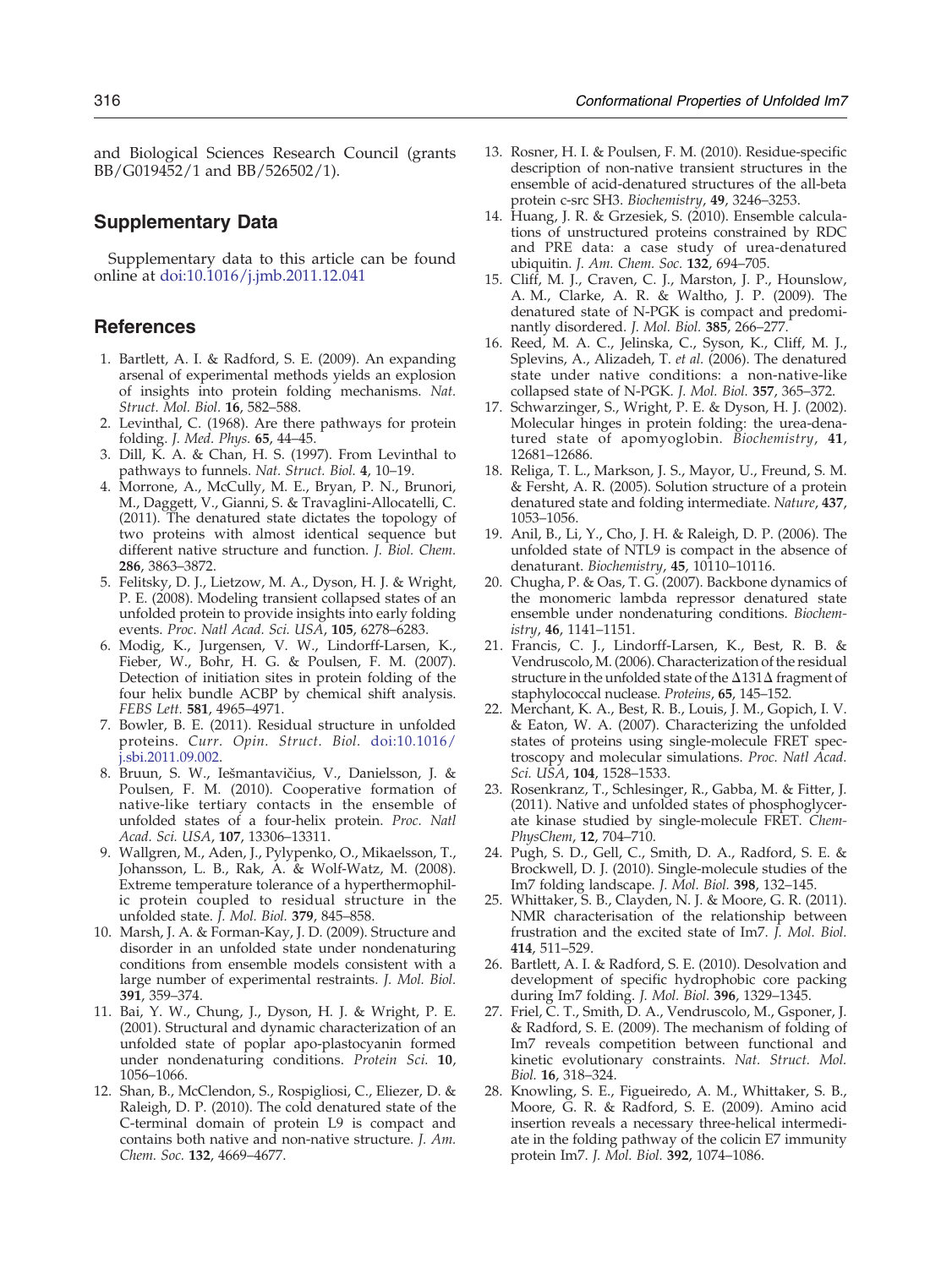- <span id="page-18-0"></span>29. Le Duff, C. S., Whittaker, S. B., Radford, S. E. & Moore, G. R. (2006). Characterisation of the conformational properties of urea-unfolded Im7: implications for the early stages of protein folding. J. Mol. Biol. 364, 824–835.
- 30. Capaldi, A. P., Kleanthous, C. & Radford, S. E. (2002). Im7 folding mechanism: misfolding on a path to the native state. Nat. Struct. Biol. 9, 209–216.
- 31. Whittaker, S. B. M., Spence, G. R., Grossmann, J. G., Radford, S. E. & Moore, G. R. (2007). NMR analysis of the conformational properties of the trapped onpathway folding intermediate of the bacterial immunity protein Im7. J. Mol. Biol. 366, 1001–1015.
- 32. Spence, G. R., Capaldi, A. P. & Radford, S. E. (2004). Trapping the on-pathway folding intermediate of Im7 at equilibrium. J. Mol. Biol. 341, 215–226.
- 33. Dennis, C. A., Videler, H., Pauptit, R. A., Wallis, R., James, R., Moore, G. R. & Kleanthous, C. (1998). A structural comparison of the colicin immunity proteins Im7 and Im9 gives new insights into the molecular determinants of immunity-protein specificity. Biochem. J. 333, 183–191.
- 34. Gsponer, J., Hopearuoho, H., Whittaker, S. B. M., Spence, G. R., Moore, G. R., Paci, E. et al. (2006). Determination of an ensemble of structures representing the intermediate state of the bacterial immunity protein Im7. Proc. Natl Acad. Sci. USA, 103, 99–104.
- 35. Myers, J. K., Pace, C. N. & Scholtz, J. M. (1995). Denaturant m values and heat capacity changes: relation to changes in accessible surface areas of protein unfolding. Protein Sci. 4, 2138–2148.
- 36. Keeble, A. H., Kirkpatrick, N., Shimizu, S. & Kleanthous, C. (2006). Calorimetric dissection of colicin DNase–immunity protein complex specificity. Biochemistry, 45, 3243–3254.
- 37. Foit, L., Morgan, G. J., Kern, M. J., Steimer, L. R., von Hacht, A. A., Titchmarsh, J. et al. (2009). Optimizing protein stability in vivo. Mol. Cell, 36, 861–871.
- 38. Gorski, S. A., Capaldi, A. P., Kleanthous, C. & Radford, S. E. (2001). Acidic conditions stabilise intermediates populated during the folding of Im7 and Im9. J. Mol. Biol. 312, 849–863.
- 39. Cobos, E. S. & Radford, S. E. (2006). Sulfate-induced effects in the on-pathway intermediate of the bacterial immunity protein Im7. Biochemistry, 45, 2274–2282.
- 40. Huang, F., Sato, S., Sharpe, T. D., Ying, L. & Fersht, A. R. (2007). Distinguishing between cooperative and unimodal downhill protein folding. Proc. Natl Acad. Sci. USA, 104, 123-127.
- 41. Sosnick, T. R. & Barrick, D. (2011). The folding of single domain proteins—have we reached a consensus? Curr. Opin. Struct. Biol. 21, 12–24.
- 42. Kuzmenkina, E. V., Heyes, C. D. & Nienhaus, G. U. (2005). Single-molecule Forster resonance energy transfer study of protein dynamics under denaturing conditions. Proc Natl Acad. Sci. USA, 102, 15471–15476.
- 43. Tezuka-Kawakami, T., Gell, C., Brockwell, D. J., Radford, S. E. & Smith, D. A. (2006). Urea-induced unfolding of the immunity protein Im9 monitored by spFRET. Biophys. J. 91, 42–44.
- 44. Muller-Spath, S., Soranno, A., Hirschfeld, V., Hofmann, H., Ruegger, S., Reymond, L. et al. (2010). Charge interactions can dominate the dimensions of intrinsi-

cally disordered proteins. Proc. Natl Acad. Sci. USA, 107, 14609–14614.

- 45. Laurence, T. A., Kong, X., Jager, M. & Weiss, S. (2005). Probing structural heterogeneities and fluctuations of nucleic acids and denatured proteins. Proc. Natl Acad. Sci. USA, 102, 17348–17353.
- 46. Hofmann, H., Golbik, R. P., Ott, M., Hubner, C. G. & Ulbrich-Hofmann, R. (2008). Coulomb forces control the density of the collapsed unfolded state of barstar. J. Mol. Biol. 376, 597–605.
- 47. Wilkins, D. K., Grimshaw, S. B., Receveur, V., Dobson, C. M., Jones, J. A. & Smith, L. J. (1999). Hydrodynamic radii of native and denatured proteins measured by pulse field gradient NMR techniques. Biochemistry, 38, 16424–16431.
- 48. Wallis, R., Leung, K. Y., Pommer, A. J., Videler, H., Moore, G. R., James, R. & Kleanthous, C. (1995). Protein–protein interactions in colicin E9 DNase– immunity protein complexes. 2. Cognate and noncognate interactions that span the millimolar to femtomolar affinity range. Biochemistry, 34, 13751–13759.
- 49. Ko, T. P., Liao, C. C., Ku, W. Y., Chak, K. F. & Yuan, H. S. (1999). The crystal structure of the DNase domain of colicin E7 in complex with its inhibitor Im7 protein. Structure, 7, 91–102.
- 50. Vankemmelbeke, M., Healy, B., Moore, G. R., Kleanthous, C., Penfold, C. N. & James, R. (2005). Rapid detection of colicin E9-induced DNA damage using Escherichia coli cells carrying SOS promoter-lux fusions. J. Bacteriol. 187, 6601.
- 51. Liang, Y. (2008). Applications of isothermal titration calorimetry in protein science. Biochim. Biophys. Acta, 40, 565–576.
- 52. Li, W., Keeble, A. H., Giffard, C., James, R., Moore, G. R. & Kleanthous, C. (2004). Highly discriminating protein–protein interaction specificities in the context of a conserved binding energy hotspot. J. Mol. Biol. 337, 743–759.
- 53. Kjaergaard, M., Brander, S. & Poulsen, F. M. (2011). Random coil chemical shift for intrinsically disordered proteins: effects of temperature and pH. J. Biomol. NMR, 49, 139–149.
- 54. Kjaergaard, M. & Poulsen, F. M. (2011). Sequence correction of random coil chemical shifts: correlation between neighbor correction factors and changes in the Ramachandran distribution. J. Biomol. NMR, 50, 157–165.
- 55. Pardi, A., Billeter, M. & Wuthrich, K. (1984). Calibration of the angular dependence of the amide proton– Cα proton coupling constants, <sup>3</sup> JHNα, in a globular protein. J. Mol. Biol. 180, 741–751.
- 56. Smith, L. J., Bolin, K. A., Schwalbe, H., MacArthur, M. W., Thornton, J. M. & Dobson, C. M. (1996). Analysis of main chain torsion angles in proteins: prediction of NMR coupling constants for native and random coil conformations. J. Mol. Biol. 255, 494–506.
- 57. Spera, S. & Bax, A. (1991). Empirical correlation between protein backbone conformation and  $C\alpha$  and CΔ. <sup>13</sup>C nuclear magnetic resonance chemical shifts. J. Am. Chem. Soc. 113, 5490–5492.
- 58. Avbelj, F., Kocjan, D. & Baldwin, R. L. (2004). Protein chemical shifts arising from α-helices and β-sheets depend on solvent exposure. Proc. Natl Acad. Sci. USA, 101, 17394–17397.